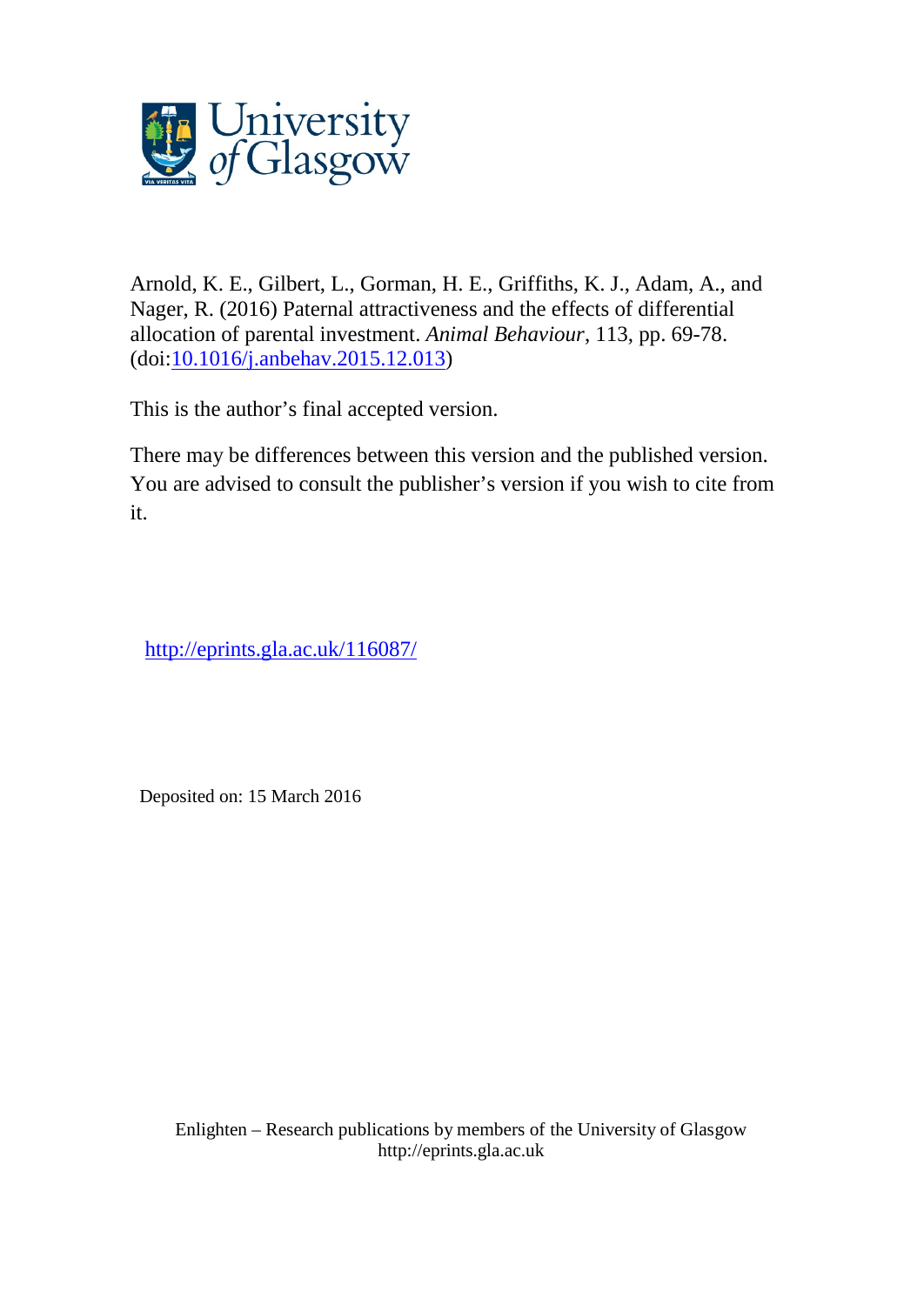**Abstract**

 The Differential Allocation Hypothesis (DAH) predicts that an individual should vary its reproductive investment depending on the attractiveness of its mate. A generalised version 4 of the DAH also makes explicit that investment can be positive, i.e. higher for the offspring of attractive males which are also predicted to be of higher quality, or negative, i.e. higher for offspring of unattractive males thus compensating for inheriting poor paternal genes for example. Moreover, investment can be allocated by the father as well as the mother. Few studies have quantified both parental investment across reproductive stages and effects on offspring survival and fecundity. Here, we tested the DAH by using red leg rings to increase the attractiveness of male zebra finches *Taeniopygia guttata* and green leg rings to decrease their attractiveness. All males within an aviary were given the same coloured ring to control for assortative mating between treatments. Eggs were cross-fostered between and within treatments to allow the differentiation of effects of egg investment and nestling-rearing investment. Brood and clutch sizes were standardized. Both positive and negative changes in investment were observed: Eggs from the red ringed group had higher yolk to albumen ratios than eggs from green-ringed fathers. Cross-fostering revealed that nestlings from eggs laid and incubated by red-ringed parents had higher hatching weights than those in the green-ringed group. Both parents in the green-ringed group fed nestlings more frequently than red-ringed parents. Ring colour was merely an experimental manipulation of male attractiveness; so as red and green ringed males should be of the same quality on average, we might expect additional investment to result in elevated offspring quality. Offspring performance was influenced by the treatment of both foster and biological parents, but combined effects of these different investment patterns on fitness-related traits were ambiguous. Male attractiveness appeared to affect patterns of reproductive investment but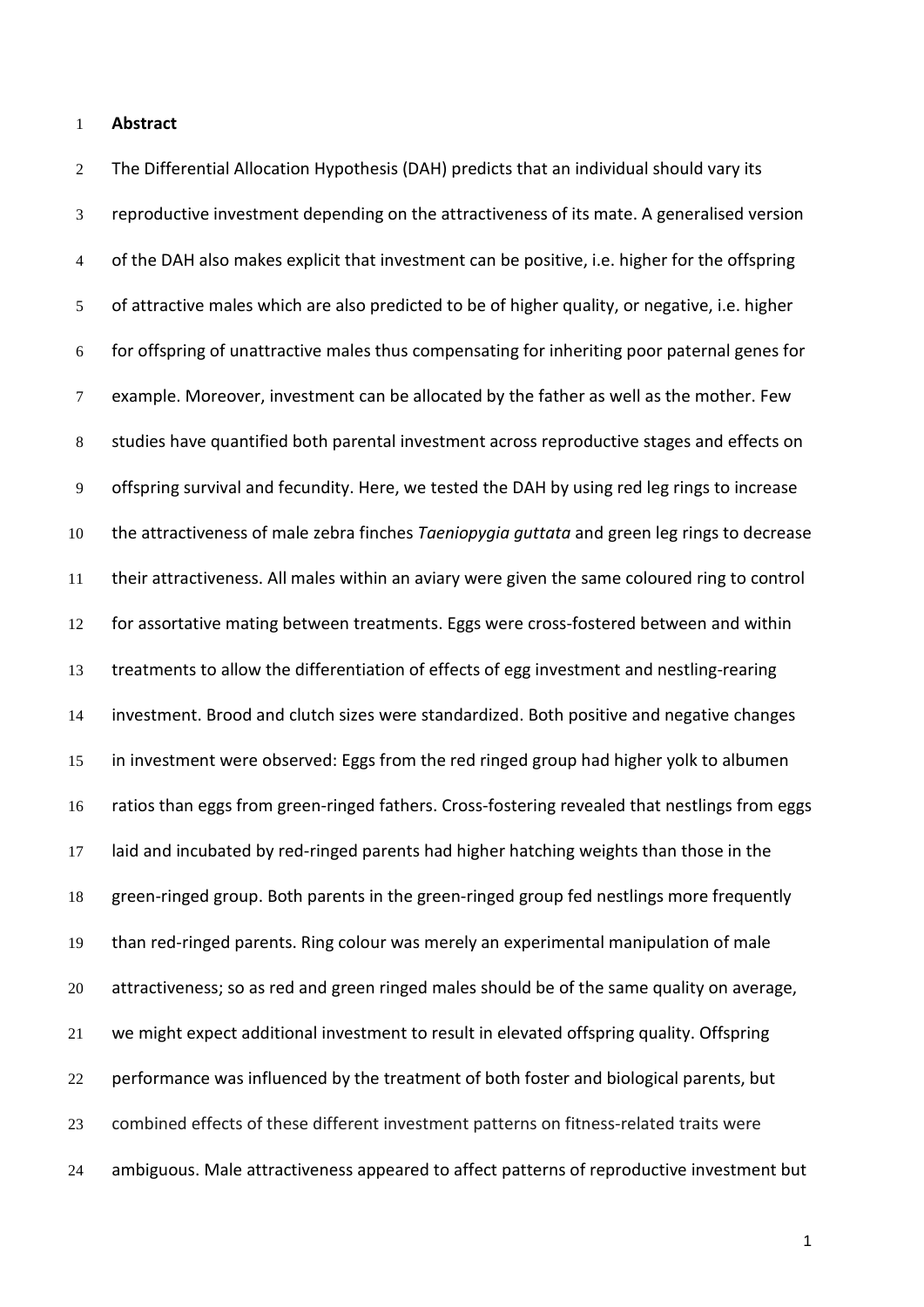- 25 not consistently across all forms of reproductive investment suggesting that the costs and benefits of differential allocation vary among individuals and across contexts.
- 

### **Introduction**

 The classical Differential Allocation Hypothesis (DAH) predicted that females should invest more in offspring of attractive than unattractive males to maintain current and future pair bond with an attractive mate [\(Burley, 1986a,](#page-27-0) [1988\)](#page-27-1). This has subsequently been expanded to a rationale that if male attractiveness is indicative of genetic quality or resource availability, then a reproductive event with an attractive mate represents a higher value reproductive event than one with an unattractive male [\(Sheldon, 2000\)](#page-28-0). Therefore, since females have a limited amount of resources to invest in reproduction, they would benefit from investing relative to the value of a particular event [\(Trivers and Willard, 1973\)](#page-29-0) but see [\(Jones et al., 2009\)](#page-28-1). However, positive differential allocation may also occur, for example, if attractive males invest less in offspring feeding than unattractive males, and the females mated to attractive males then compensate by increasing their investment (e.g. [\(Witte,](#page-29-1)  [1995\)](#page-29-1). While the result of this is a pattern of positive differential allocation by the female, 41 this is because of compensatory investment rather than maximising the value of high quality 42 offspring. Data on investment by both parents at both egg and nestling stages is therefore needed to identify the underlying causation, at least in species with parental care [\(Montoya](#page-28-2)  [and Torres, 2015\)](#page-28-2). More recently it has been recommended that the DAH is generalised such that the investment could be allocated by the father as well as the mother, and differential allocation could also be negative, i.e. parents may invest more in offspring of unattractive than attractive, mates [\(Ratikainen and Kokko, 2010\)](#page-28-3). Thus, parents may invest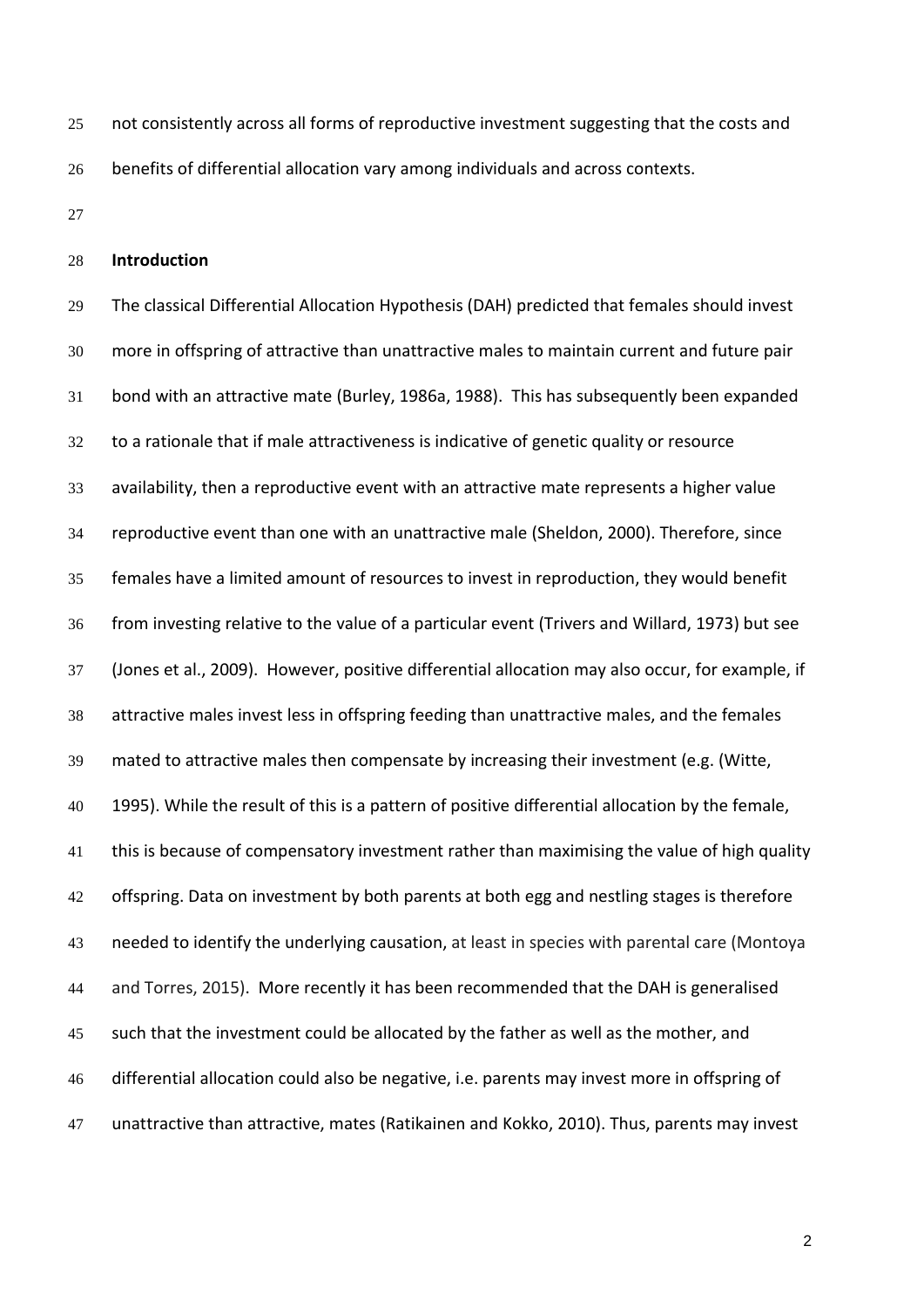more to compensate for a poor situation such as low genetic quality of their offspring due to a poor quality mate, i.e. "making the best of a bad job".

 The impacts on offspring fitness of differential allocation are difficult to predict, particularly in socially monogamous species with biparental care. If, for example, attractive males contribute less paternal care than less attractive males (e.g.[\(Mazuc et al., 2003;](#page-28-4) [Sanz,](#page-28-5)  [2001;](#page-28-5) [Witte, 1995\)](#page-29-1) then offspring with attractive fathers might benefit from good genes but suffer from reduced paternal care, if mothers are unable to fully compensate. Under negative differential allocation, if mothers invest heavily in offspring of unattractive fathers then offspring may receive an overall benefit from having an unattractive father [\(Byers and](#page-27-2)  [Waits, 2006;](#page-27-2) [Griffith and Buchanan, 2010\)](#page-27-3). In a socially monogamous species with biparental care, an experimental system in which male attractiveness is manipulated independently of genetic quality and also offspring are cross-fostered [\(Montoya and Torres, 2015\)](#page-28-2) is necessary to help us to tease apart some of these issues.

 Theoretical models have predicted that a positive relationship between mate attractiveness and reproductive investment should be the more common pattern of differential allocation [\(Harris and Uller, 2009\)](#page-27-4) but see [\(Ratikainen and Kokko, 2010\)](#page-28-3). This appears to be supported by empirical studies of investment in the pre-hatching {Rutstein, 2004 #3364; Cunningham, 2000 #956; Gilbert, 2006 #4629; [\(Saino et al., 2002;](#page-28-6) [Uller et al.,](#page-29-2)  [2005\)](#page-29-2); but see [\(Horvathova et al., 2012\)](#page-27-5) and post-hatching stages (e.g. [\(Burley, 1988;](#page-27-1) [Gorman et al., 2005;](#page-27-6) [Hasegawa et al., 2012;](#page-27-7) [Limbourg et al., 2004;](#page-28-7) [Maguire and Safran,](#page-28-8)  [2010\)](#page-28-8). For offspring, such positive levels of investment can affect growth and development {Gilbert, 2006 #4629} and have positive effects on fecundity and other fitness related traits {Gilbert, 2012 #4624}.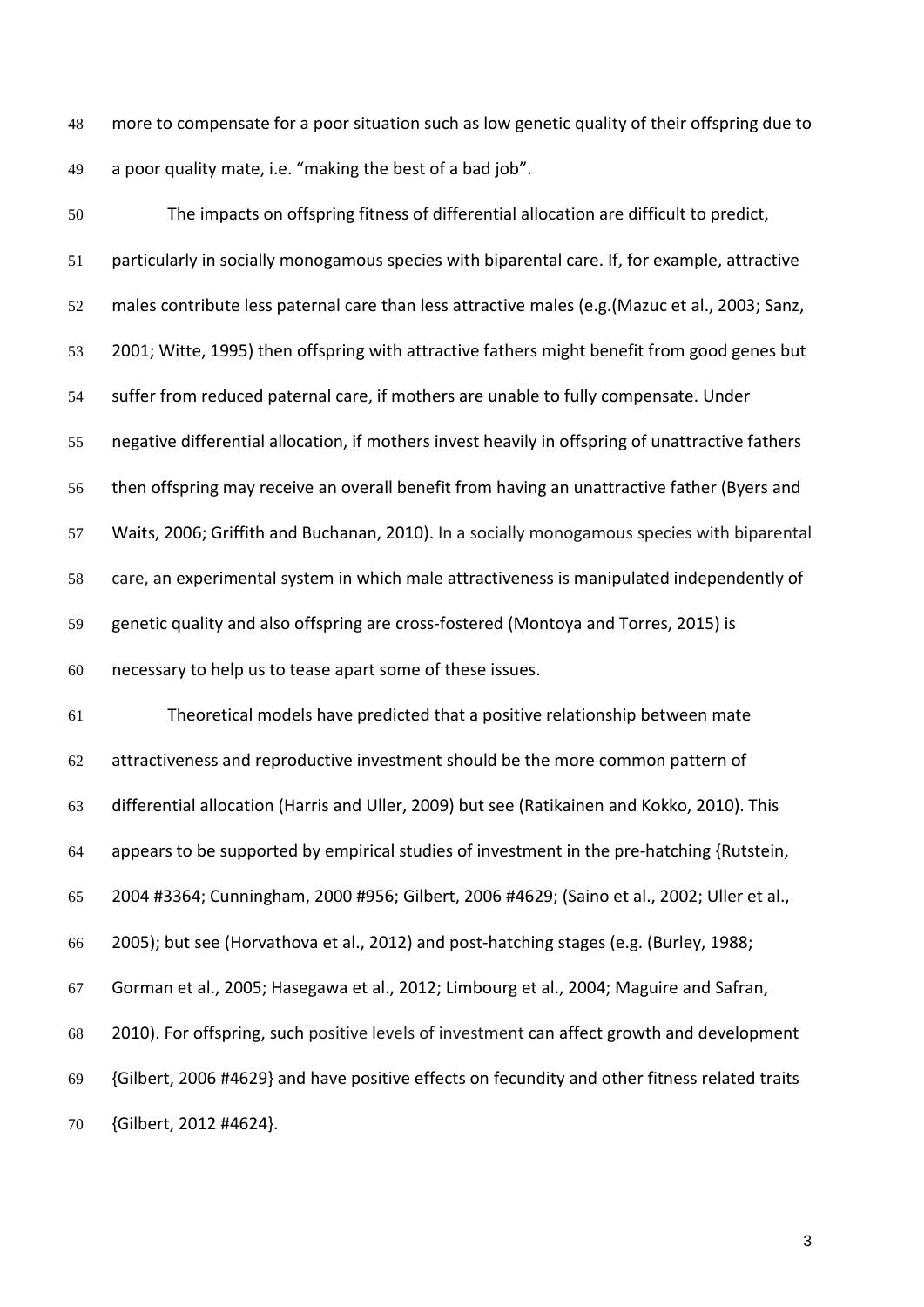| 71 | Negative differential allocation has received less attention and, as predicted by                |
|----|--------------------------------------------------------------------------------------------------|
| 72 | models, has been reported less frequently (Harris and Uller, 2009). A number of studies          |
| 73 | have shown decreased maternal expenditure in egg composition (Bolund et al., 2009; Michl         |
| 74 | et al., 2005; Navara et al., 2006; Saino et al., 2002). However, few studies have looked at the  |
| 75 | investment by both fathers and mothers at both pre- and post-hatching stages in the              |
| 76 | response to male attractiveness (but see (Montoya and Torres, 2015; Sheppard et al., 2013).      |
| 77 | This is important in order to be able to differentiate whether females are allocating            |
| 78 | investment based on male attractiveness or compensating for reduced parental care by             |
| 79 | fathers (Witte, 1995). Crucially, even fewer studies have been able to assess the                |
| 80 | consequences on offspring quality of such allocation decisions.                                  |
| 81 | In this paper, we test for positive and negative differential allocation (Ratikainen and         |
| 82 | Kokko, 2010) in egg formation and nestling-rearing in response to mate attractiveness in         |
| 83 | zebra finches (Taeniopygia guttata), the species used in the original test of the hypothesis     |
| 84 | by Burley (1988). Importantly, we also relate the differential allocation to the phenotype,      |
| 85 | survival and fecundity of the offspring. Using experimental manipulation of male                 |
| 86 | attractiveness and cross-fostering of the offspring which allows teasing apart the effects of    |
| 87 | egg investment and nestling-rearing investment, we addressed the following questions: 1)         |
| 88 | Do females adjust their investment into eggs based on the ring colour of their mate? 2) Do       |
| 89 | either males or females provision nestlings differently based on male ring-colour? 3) Do the     |
| 90 | offspring of red- or green-ringed biological or foster fathers differ in their begging behaviour |
| 91 | and growth rates? 4) Does the attractiveness of either the biological or foster father           |
| 92 | influence the adult size, survival and fecundity of offspring?                                   |
| 93 |                                                                                                  |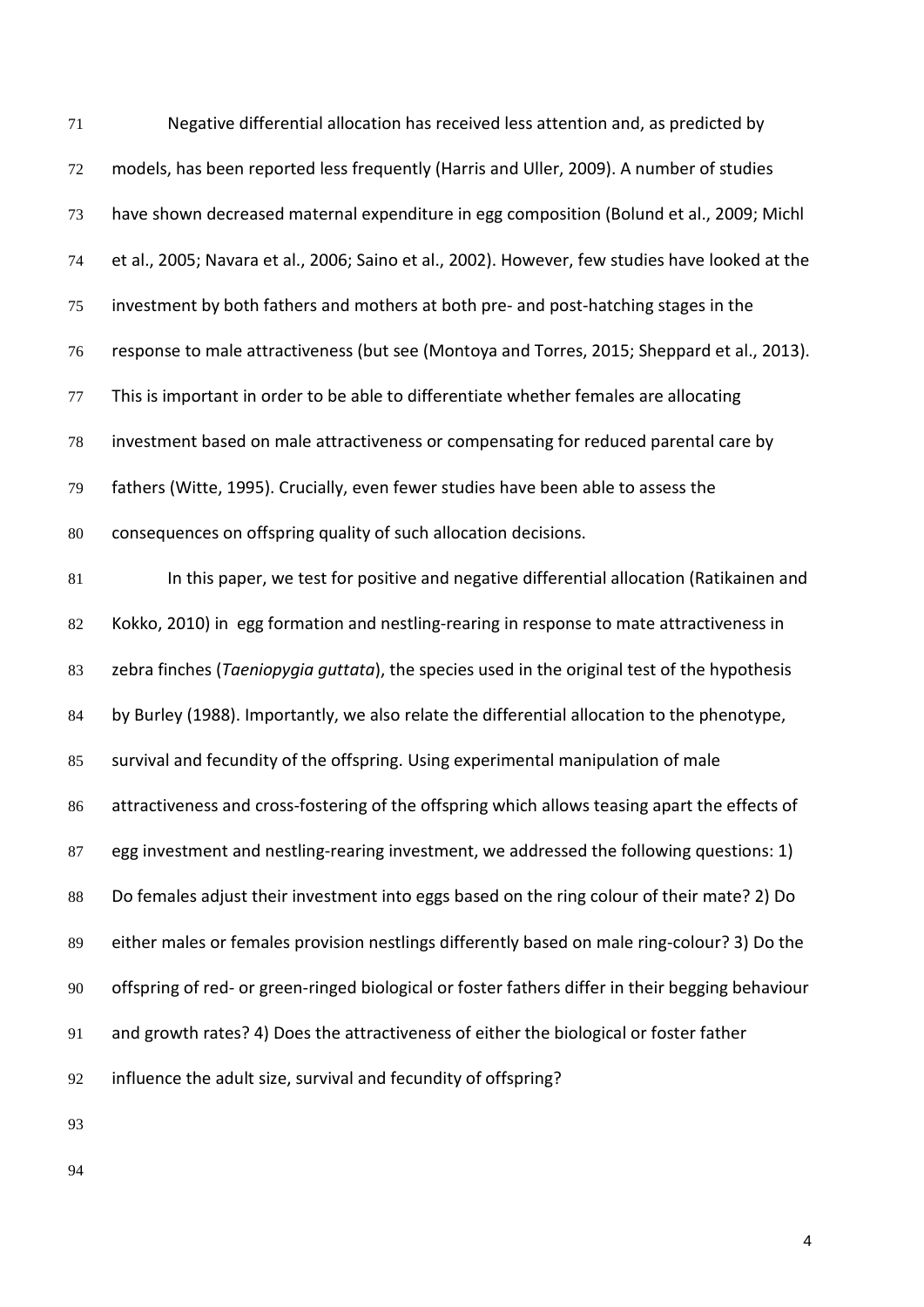## **Methods**

## *Husbandry*

 All birds used in this experiment were approximately 9-18 months old, had bred at least once with a mate wearing a neutral orange-coloured leg ring and had been housed indoors since birth. Immediately prior to the experiment, all individuals were being housed indoors within single-sex groups of typically 4-6 birds. At the start of the experiment, these birds were transported to our outside aviary facility and four breeding colonies each consisting of 20 males and 21 females were established in large outdoor aviaries (2.8 x 5.5 x 2.5m) in 2002. No bird was released in the same aviary as its previous breeding partner(s) or with siblings. Birds were fed on a diet of *ad libitum* seed mix (foreign finch mix supplied by Haith's, Cleethorpes, Lincolnshire, UK), supplemented with an egg food (Haith's egg biscuit) mixed with vitamin supplement (Minavit) three times a week and fresh greens and millet sprays once per week. Fresh drinking water, oystershell grit and cuttlebone were available *ad libitum*. A calcium supplement (Calciform) was added to the water five times per week. From hatching onwards we also provided daily *ad libitum* soaked seed mix.

### *Manipulation of male attractiveness*

 A great advantage of the zebra finch for the purposes of experimental design is that there is 113 a well-established technique to manipulate attractiveness by using coloured leg rings. In mate choice trials of both captive and wild-caught zebra finches, females have consistently demonstrated strong preferences for males with red leg rings over males with green leg rings under 'natural' lighting conditions (either outside or inside under UV-rich lighting tubes) [\(Burley, 1986b;](#page-27-9) [Hunt et al., 1997\)](#page-27-10). It has been suggested that red leg rings enhance the red beak, which in zebra finches is a condition-dependent secondary sexual trait [\(Blount,](#page-26-0)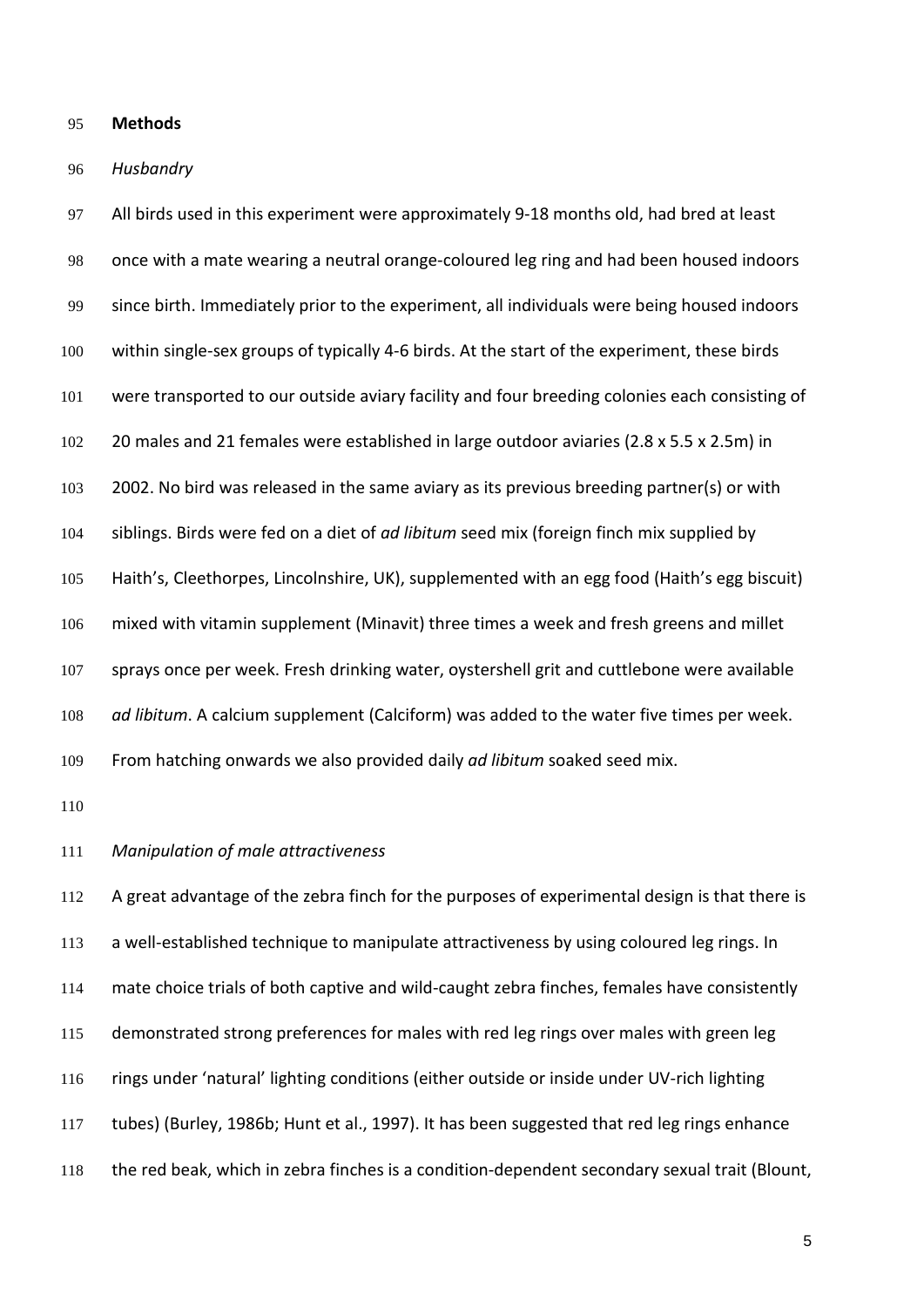[Metcalfe, Birkhead, et al., 2003\)](#page-26-0). We thus ringed half the males with an individually numbered red or a green leg ring at the start of the experiment. Moreover, there is evidence that male zebra finches with red rings sing more and gain more weight suggesting that ring colour alters other male traits as well as female behaviour [\(Pariser et al., 2010\)](#page-28-11). Red- and green-ringed males were kept in separate aviaries in order to control for potentially assortative mating due to differential access of red-ringed males to high quality females [\(Burley, 1986b\)](#page-27-9) which would make it impossible to distinguish between increased female effort due to differential allocation and that due to female quality. However, females 127 were still free to choose their mates within each attractiveness treatment group (Griffith et [al., 2011\)](#page-27-11). Our experiment was done in outdoor aviaries, i.e. with a natural UV spectrum [\(Hunt et al., 1997\)](#page-27-10). All females were ringed with individually numbered orange leg-rings, a neutral colour with respect to male mate preference [\(Burley, 1986b\)](#page-27-9), for identification purposes.

 On the day males and females were released together into the aviaries, all birds 133 were weighed to the nearest 0.1 g and tarsus length measured to the nearest 0.1 mm. There were no differences in either body mass or tarsus length of males and females between the two treatment groups (P > 0.21). Birds were released on the 20 May 2002 and allowed to 136 settle in their new environment for two weeks. Any birds that died during this acclimation 137 period were replaced with suitable birds of the same sex to maintain the group size. At the end of the experiment, all birds were caught, re-measured and returned to the indoor aviaries at the University of XXX.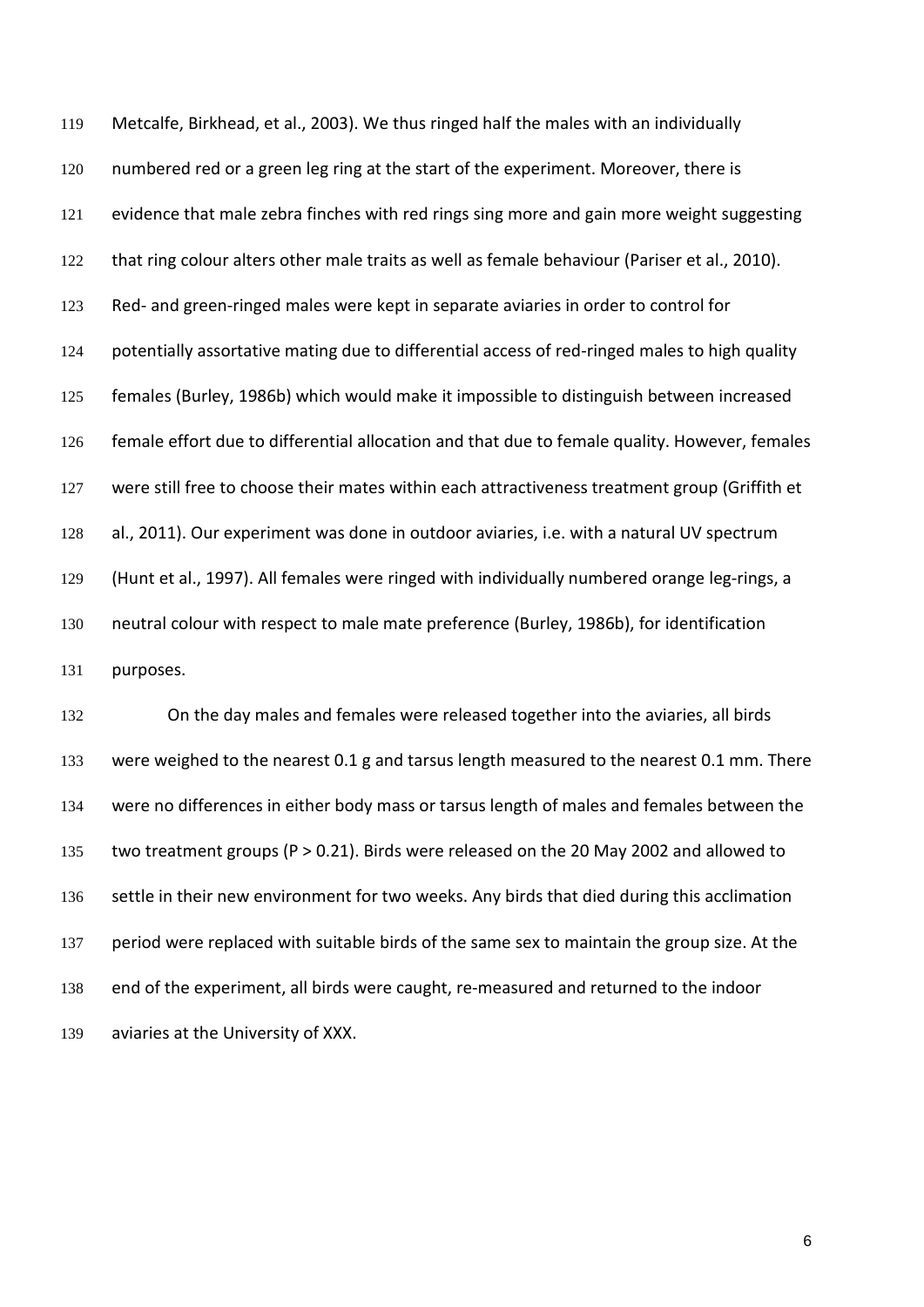### *Breeding design*

142 On the 6 June 2002, 24 nest boxes were installed in each aviary and nesting material (hemp 143 core and coconut fibres) provided. Nest boxes were then checked daily and each new egg was individually marked and weighed. Once clutches were complete (no additional eggs had 145 been laid for two days) experimental clutches were formed by cross-fostering eggs between nests. Each experimental clutch initially contained four eggs in total, two laid by pairs in the 147 green ring and two from the red ring groups. All eggs were transferred between nests and 148 allocated according to the expected hatching date. From the expected hatching date onwards nests were checked twice a day to record from which egg nestlings hatched. For all nestlings used in the experimental broods, it was known from which egg they hatched ('egg of origin'), and thus, the treatment of their biological parents. Occurrence of hatching failure meant that brood size at hatching had to be reduced to two nestlings, one each from the two treatment groups, in order to be able to maintain constant brood size for all pairs. In order to make up two-nestling broods, occasionally a hatchling, that had experienced the 155 same laying and incubation conditions as the un-hatched egg it had to replace, had to be moved between nests. Thus, experimental broods consisted of two nestlings that hatched 157 on the same day, one of each colour ring group. No nestlings were related to either their nestmate or their foster parents. A total of 23 experimental broods were set up (6 in each of the two aviaries with red-ringed males and 5 and 6 in the two aviaries with green-ringed males).

 All nestlings were weighed to the nearest 0.1 g on the day they hatched (day 0) and marked with a non-toxic colour marker pen on their down feathers to permit individual identification. Nestlings were reweighed and tarsus measured on days 3, 6 and 9 all by the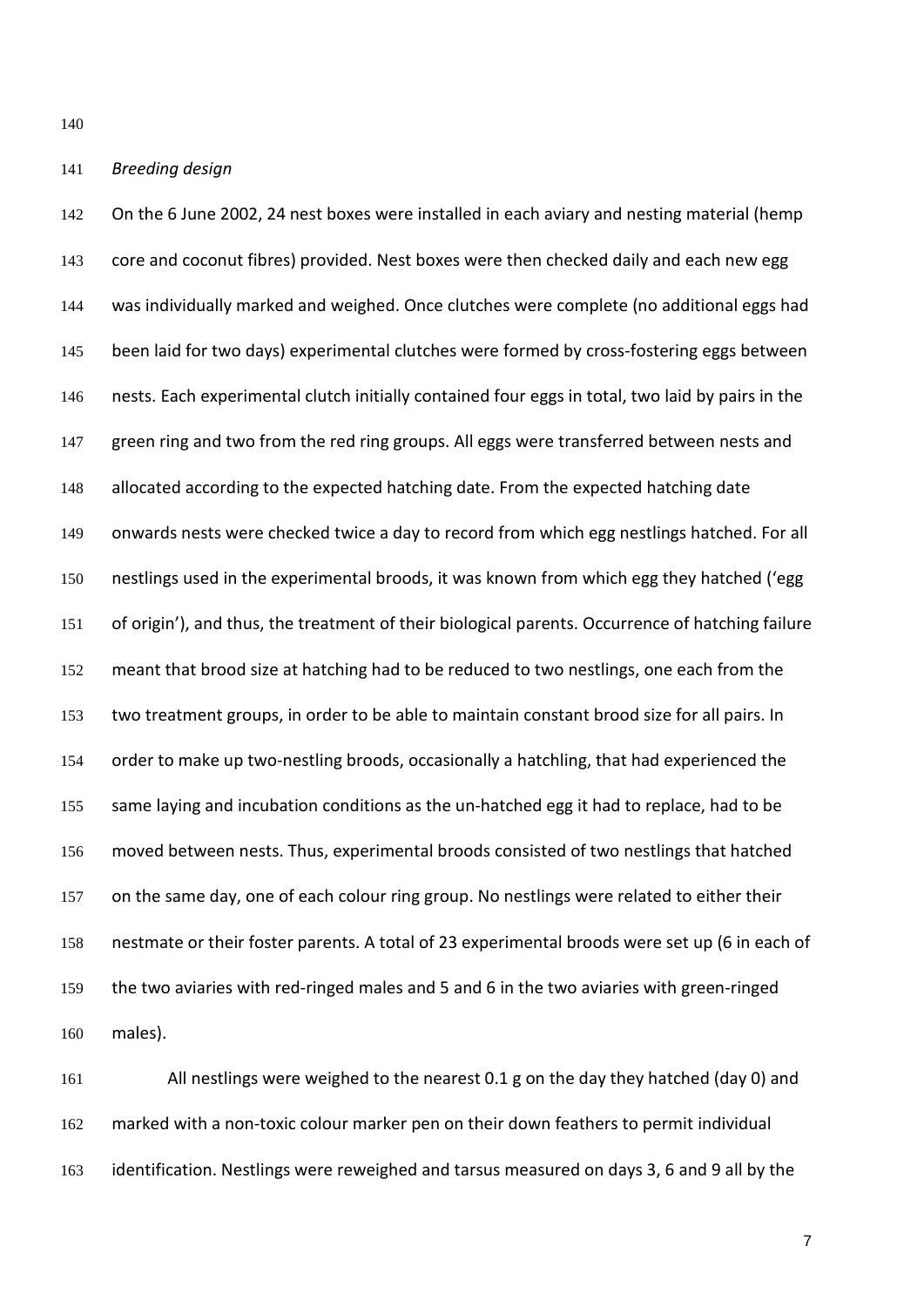164 same observer and an instantaneous growth rate (slope of the regression of log(nestling weight) on nestling age) calculated. The sex of the offspring was determined either retrospectively from the adult plumage, or by a molecular sexing technique (Arnold et al. 2003) if the bird died before adulthood; sex of 3 nestlings that died very early and could not 168 be recovered were not determined. There were no differences between nestlings hatching 169 from eggs laid in the red- or green-ringed groups in offspring sex ( $\chi_1^2$  = 0.19, P = 0.66) or egg order (Wilcoxon matched pairs test: n = 23, Z = 0.63, P = 0.53). Offspring were left to fledge naturally within the outdoor aviaries. All birds were brought back into indoor bird rooms in August 2002 when offspring were nutritionally independent (approximately 6 weeks of age). 173 Parents and offspring were then housed in separate single-sex groups of six individuals in cages 40 cm wide, 120 cm long and 40 cm high.

## *Maternal investment into eggs*

177 To quantify maternal differential investment in primary reproductive effort, a range of egg characteristics were measured. All eggs were individually marked on the day they were laid, and a subset of eggs (n = 98 from 31 clutches - 15 clutches from the red ringed treatment and 16 from the green ringed treatment) was collected approximately two days after onset of incubation in order to allow the embryo to develop sufficiently to be sexed. We replaced eggs with model eggs made from Fimo polymer clay (Eberhard Faber, Neumarkt, Germany) which were similar in size, shape and colour to zebra finch eggs to ensure the birds did not change their clutch size [\(Zann, 1996\)](#page-29-4). Upon collection, each egg was weighed, then opened and the yolk, embryo, albumen and shell were weighed separately. There was considerable variation in embryo size and only yolks from eggs with blastocysts or minute embryos <2mm in diameter {Gilbert, 2007 #4628} were further analysed for yolk androgen levels (see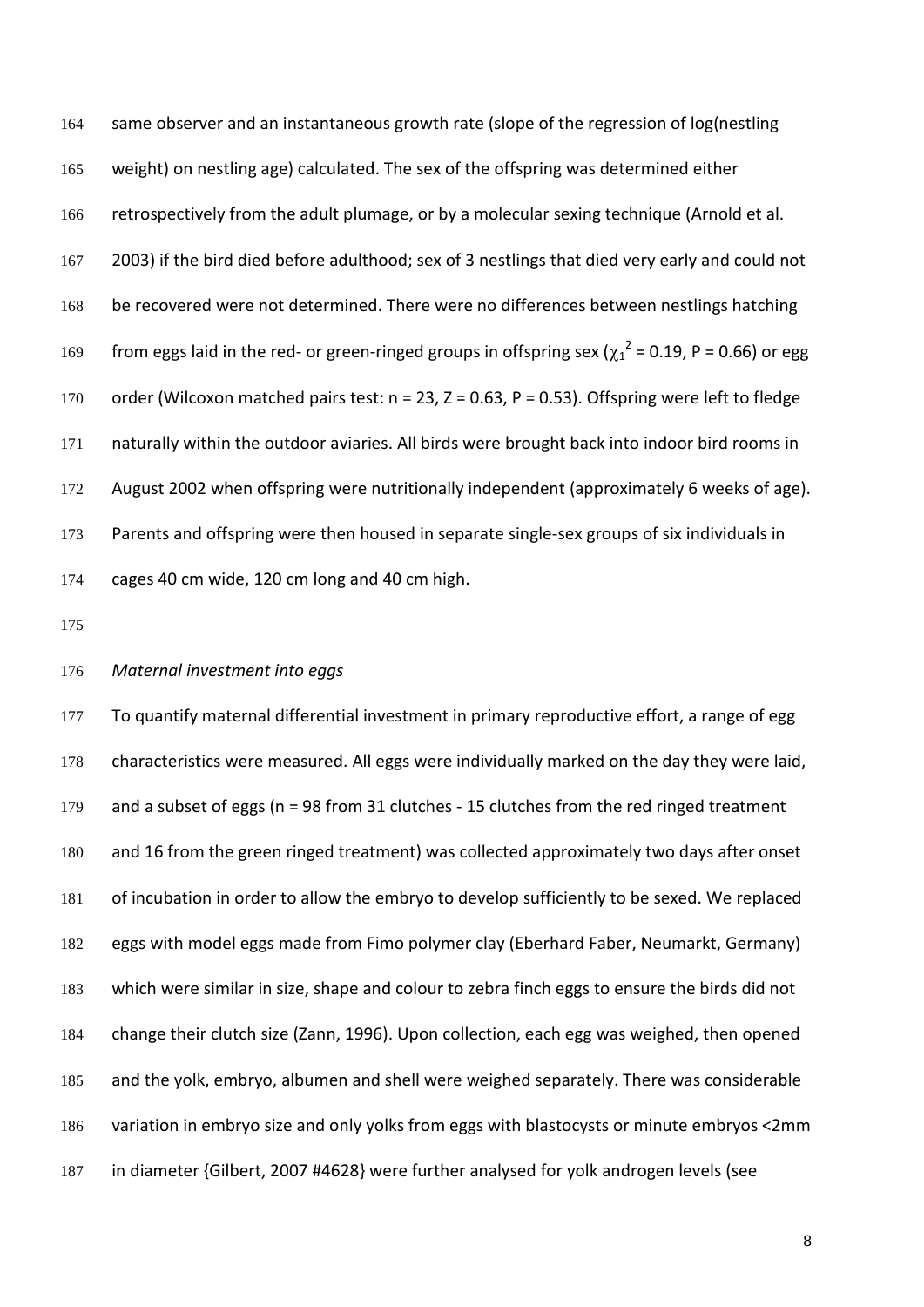below), and yolk and albumen weight. In more developed eggs with larger embryos, the yolk and albumen could not be cleanly separated because after two days of incubation the perivitelline membrane was easily broken, and these eggs were not used for analyses on yolk androgen, yolk and albumen weight. The embryo or blood vessels, if present, were removed for molecular sexing. The sexes of early embryo samples from eggs were assigned using primers P2 and P17 (full methods outlined in [\(Arnold et al., 2003\)](#page-26-1). The colour of the yolk was scored using a Roche Yolk Fan, which correlates with carotenoid levels [\(Karadas et](#page-28-12)  [al., 2006\)](#page-28-12). The colour scores were square root transformed prior to analysis. At YYY University, we analysed testosterone (T) and its derivative, 5α- dihydrotestosterone (DHT) content for all eggs that contained blastocysts with no signs of development or minute embryos < 0.01 g since they do not differ in yolk androgen levels [\(L.](#page-27-12)  [Gilbert et al., 2007\)](#page-27-12). The extraction and assay protocols used here are described elsewhere {Gilbert, 2007 #4628} and follow the methods used in the commercially available T radioimmunoassay (RIA) kit from Amersham Pharmacia Biotech (after [\(Gil et al., 1999\)](#page-27-13). 202 Extraction recovery of total androgens (T+DHT) was 75.6  $\pm$  9.0 % (mean  $\pm$  SE) and of DHT 203 alone was 59.8  $\pm$  0.9 %. The two resulting extracts (total (T + DHT) and DHT only) were assayed by means of competitive binding RIA. We ran samples in duplicate and hormone concentrations were compared to total (T+DHT) and DHT standard curves that ranged from 12.5-800 pg per assay tube. The degree to which the antiserum cross-reacted with DHT in the RIA was 46%, so the T concentration was estimated as total-(0.46DHT). Minimal cross- reactivity of this antiserum was found with ten other steroids [\(Nash et al., 2000\)](#page-28-13). The intra-209 assay coefficient of variation  $(\pm$  SE) was 2.9  $\pm$  0.31% for total (T+DHT) and 2.1  $\pm$  0.32 % for DHT.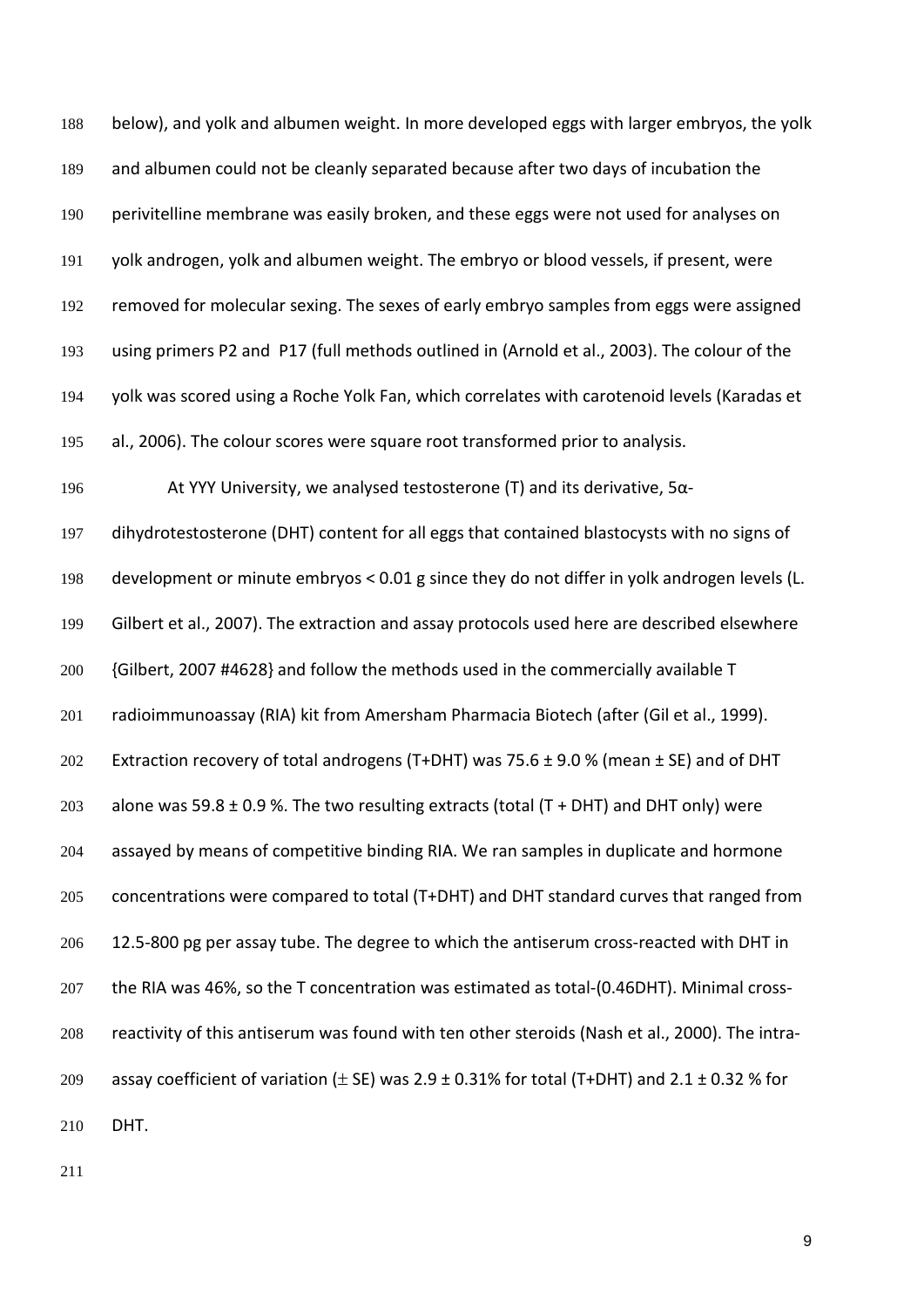212 *Parental care* 

 We quantified differences in parental effort in relation to colour ring treatment by recording parental feeding behaviour on day 9 after hatching (day of hatching = day 0) in 18 experimental broods that still had both nestlings at that age. Day 9 is roughly mid-way 216 through development and the point at which nestlings were large enough to distinguish on the camera and more reliably observed covered by the parents for less time than younger nestlings, but not too old that they were stimulated to fledge early when the nest box was opened. We recorded the behaviour using small infrared video cameras in the nest box. To allow birds to get used to the equipment, each camera was installed in the top of the nest 221 box at least four hours before recording commenced. Breeding birds were observed to return to their nest boxes within minutes of setting up the camera.

223 Behaviours were recorded, always between 13:30 and 16:30 BST, coinciding with a 224 minor peak of feeding. Average observation duration per nest was  $2.88 \pm 0.08$  hours (n = 18) 225 because intense fighting on the nest between the breeding bird and an intruder in two cases 226 meant that some observation time was lost in one nest each of the red and green-ringed 227 group. Videos were watched by an observer unaware of the ring colour group. We recorded 228 nest attentiveness (percent of total observation time that the parent was present on the 229 nest), and the number and duration of feeding bouts per nestling by each parent. Feeding 230 bouts were easily recognisable on the videos, and they were counted and timed. In a 231 feeding bout regurgitated seed mixed with water is transferred to the young. The parent's 232 gaping bill is interlocked with the chick's bill and using its tongue the parent pushes portions 233 of food into the mouth of the nestling, which swallows the food into its crop. The duration 234 of a continuous period of conspicuous feeding behaviour was defined as a feeding bout and 235 one or both nestlings may receive food within a single feeding bout. Per nest visit, parents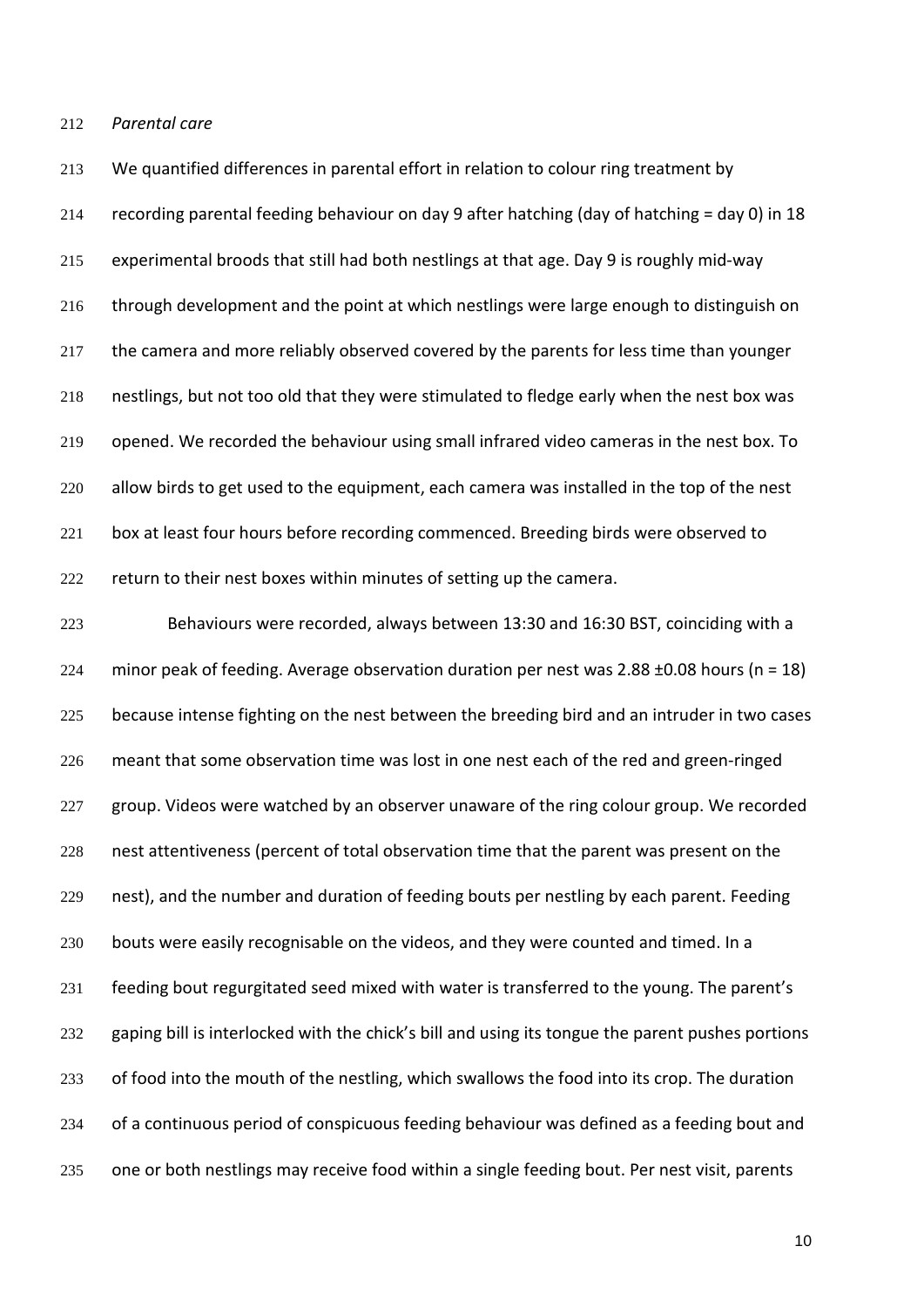236 provided from 0 to 4 feeding bouts to their nestlings (mean =  $0.8 \pm 0.08$  feeds/visit, n = 36) 237 and there was no relationship between nest visit rate and feeding bout rate (Spearman's 238 rank correlation: females:  $r_s = 0.18$ , P = 0.456; males:  $r_s = 0.37$ , P = 0.117, n = 18 each). Gilby et al., 2011 also concluded that parental provisioning is more reliably quantified by rate of feeding rates rather than number of nest visits. We therefore used the more informative feeding bout rate as a measure of reproductive expenditure into nestling rearing.

## *Offspring behaviour and performance in the nest*

 Nestling behaviour and begging were assessed from the same video recordings. Prior to 245 video recording, one nestling in each brood was randomly selected and its upper bill marked with white correction fluid to allow us to distinguish between the two nestlings on the video 247 recording. There was no difference in proportion of nestlings marked with non-toxic correction fluid with respect to egg of origin (9 out of 19 hatched from an egg from the red-249 ring treatment, binomial test: one-tailed P = 0.500), sex ( $\chi_1^2$  = 0.50, P = 0.480), hatching 250 order (Wilcoxon matched pairs test:  $Z = 0.63$ ,  $P = 0.527$ ), or weight on day 9 (paired t-test: t<sub>18</sub> = 0.59, P = 0.565). No preference was found for the provisioning of marked or unmarked 252 nestlings by foster fathers (paired t-test:  $t_{15}$  = 0.22, P = 0.83) or foster mothers (paired t-test:  $t_{15} = 1.75$ , P = 0.10). Over the duration of the recording, the number of times each nestling begged was recorded, regardless of the intensity of the begging [\(Kolliker et al., 1998\)](#page-28-14). Nestling mass and tarsus length were recorded between 09:00 and 12:00 on days when nestlings were 3, 6 and 9 days of age. Fledglings were weighed at the end of the

 experiments, just prior to moving the birds from the outdoor aviaries back to the indoor aviary complex, as an estimate of mass at independence.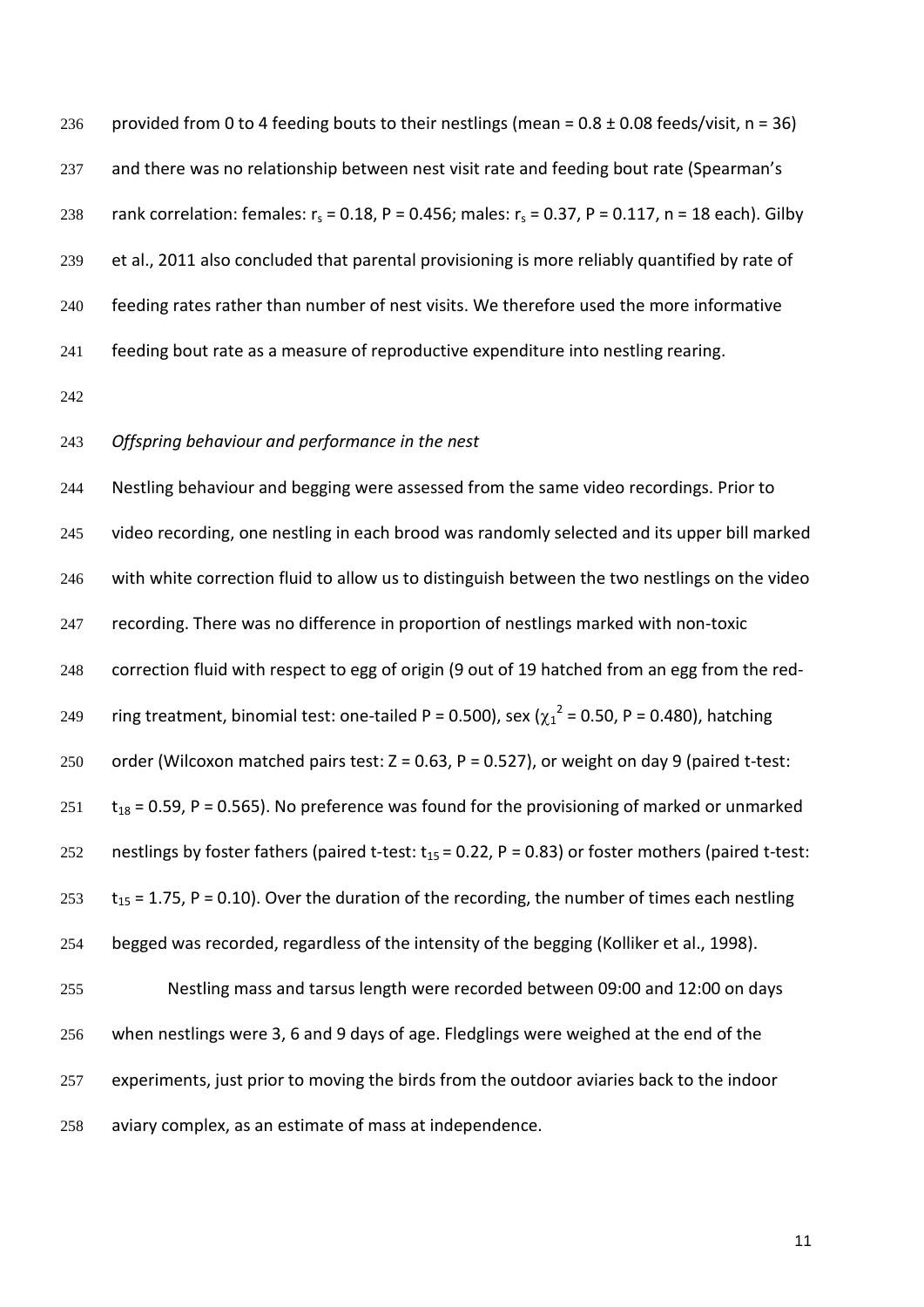# *Offspring performance as adults*

 Finally, we assessed the growth, survival and reproductive effort at first breeding of F1s in 262 relation to colour ring group of both their biological and foster parents. This was carried out 263 in the indoor bird facilities at the University of XXX. At the age of 4-5 months, each offspring was paired with an experienced breeder of the opposite sex from our stock population which was in breeding cages 40 cm wide, 60 cm long and 40 cm high and with a nest box provided. A total of 38 experimental offspring were paired up. Birds were weighed and their tarsus length measured on pairing. All pairs were provided with a standard breeding diet for birds breeding indoors including *ad libitum* seed mix (foreign finch mix supplied by Haith's, Cleethorpes, Lincolnshire, UK), cuttlebone and grit, supplemented once per week with half a teaspoon per bird of a protein supplement (Haith's egg biscuit) mixed with a vitamin supplement (Minavit) and with a calcium supplement (Calcivet) in the drinking water. We 272 recorded the number of paired-up birds that produced eggs within 20 days of pairing, their 273 clutch size and size and composition of their eggs. Each egg was removed from the nest on 274 the day of laying and replaced with an artificial egg. Eggs were weighed to the nearest 0.01 g 275 on the day of laying and the weight of all eggs per clutch summed to give clutch mass. Egg composition was assayed as above.

*Ethical Information*

 This project was approved by the University of XXX's ethical review committee and carried out under licence from the UK Home Office (Animal [Scientific Procedures] Act 1986). The protocols adhered to ASAB/ABS Guidelines for the Use of Animals in Research. All the birds were sourced from the University of XX's stock colony which included some birds that had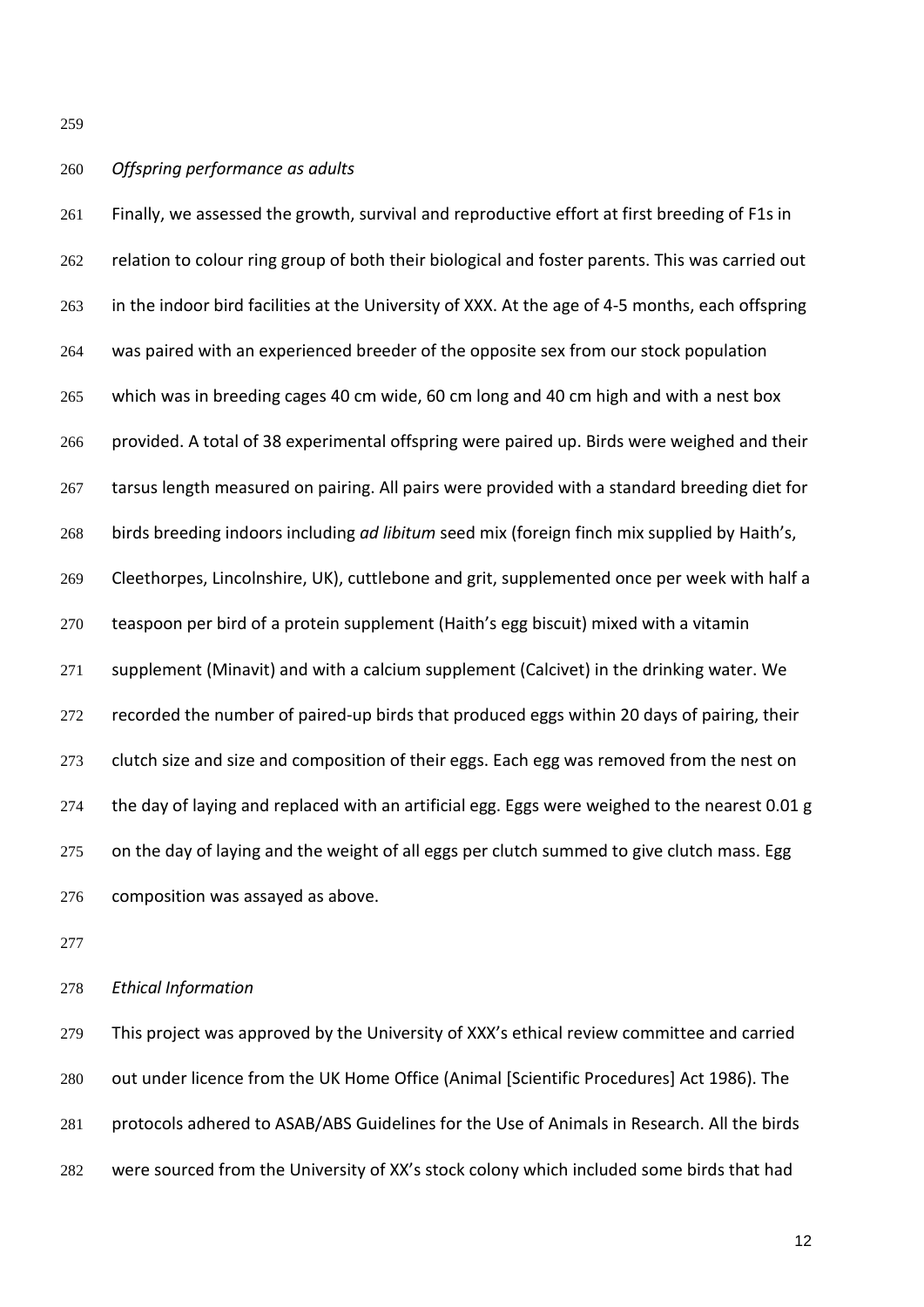been hatched *in situ* and some that had been acquired from local bird breeders. The birds were transported 5km from the main Department to Home Office Licenced outdoor aviaries on a campus of the University of XXX and then back again in groups of 20 - 25 in cages 40 cm wide, 60 cm long and 40 cm high. The cages contained perches and bowls of seed but no water as the journey was ca. 20 minutes and we did not want water to soak the floors of the cages. The fronts of the cages were covered to minimise the light entering the cages during transport.

*Statistical analyses*

 We analysed parental care behaviour for males and females together by including pair identity as a random effect into a general linear mixed model and included the sex of the 294 parent contributing to the parental care as a factor in the model. As the size of the offspring and ambient temperature might affect parental care behaviour, we included in the statistical model total brood mass and ambient temperature as covariates. In a previous study on different birds using the same experimental design we found that the female's response to ring colour may depend on the timing of breeding [\(Gorman et al., 2005\)](#page-27-6) and we therefore also included in the statistical model latency to lay as another covariate.

 Our cross-fostering design allowed us to separate out the effect of differences in egg quality (due to ring colour of the biological father) and incubation and nestling rearing environment (due to ring colour of the foster father) on offspring performance [\(Montoya](#page-28-2)  [and Torres, 2015\)](#page-28-2). As offspring from the same biological parents or raised by the same foster parents cannot be considered independent we used general linear mixed models with the identity of biological and foster parents as a random effect in order to account for this. Preliminary analyses showed that there were no differences between aviaries and we here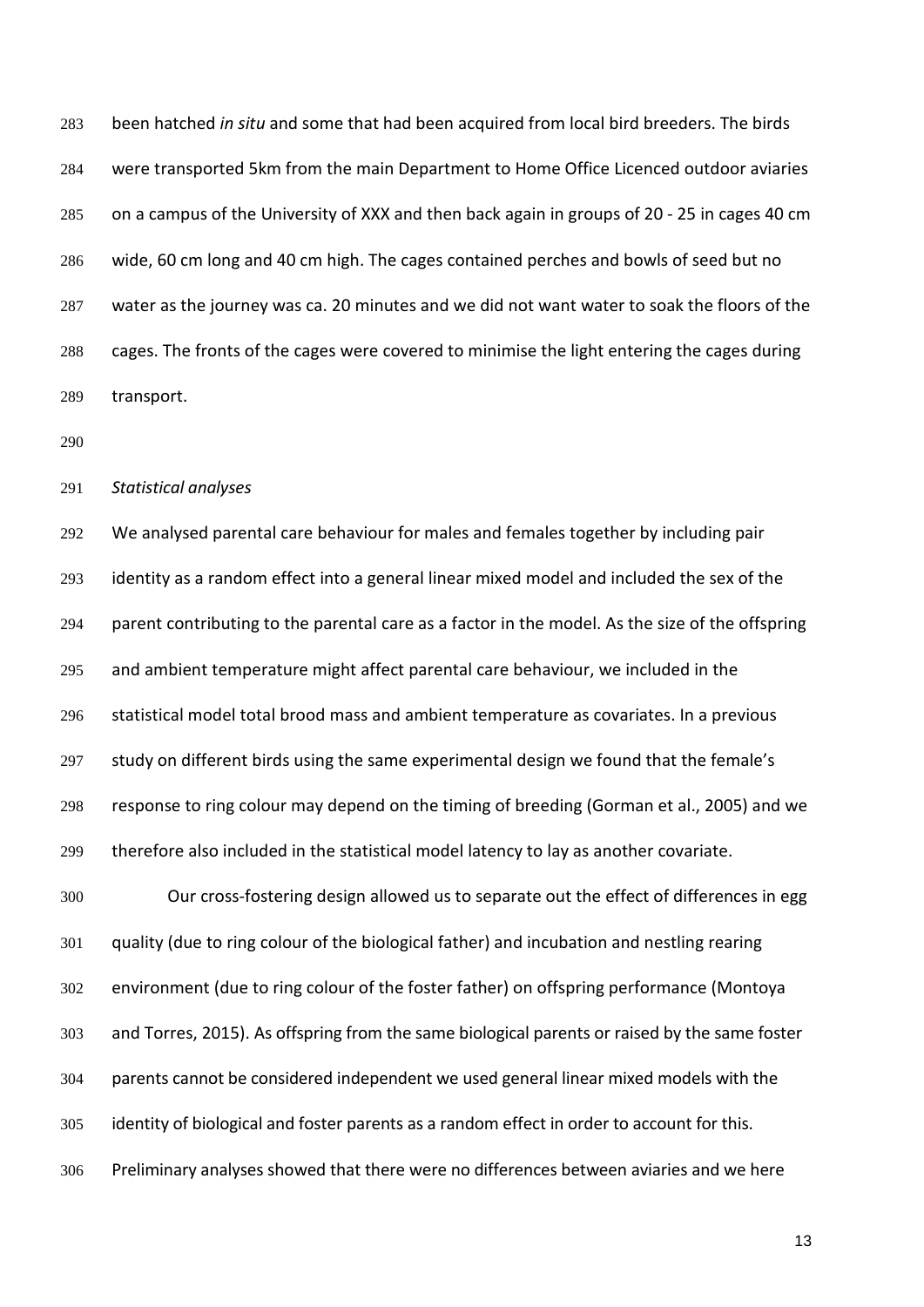307 present only models with biological and foster parents as the random factor which gave us greater degrees of freedom and therefore greater statistical power. In these statistical models we also included offspring sex, latency to lay and egg order. Similar general linear mixed models were used when analysing the composition of eggs. All mixed models were run on SAS, version 9 using either PROC MIXED or the macro GLIMMIX (for the logistic regressions in the analysis of survival and breeding propensity). We tested for all two-way interactions between main effects and covariates, and removed non- significant factors from the full model stepwise beginning with the interaction terms. Only statistically significant interactions and main effects are reported. We used P < 0.05 for 316 statistical significance and report mean values ± S.E. throughout the text. **Results** *Maternal investment into eggs* 321 The ring colour treatment did not affect the timing of breeding (red rings:  $22.6 \pm 1.5$  June, N 322 = 38; green rings:  $21.7 \pm 1.1$  June, N = 38; F<sub>1.74</sub> = 0.21, P = 0.65), or clutch size (red rings: 4.7 323  $\pm$  0.2 eggs, N = 38; green rings: 4.3  $\pm$  0.2 eggs, N = 38; F<sub>1,74</sub> = 1.75, P = 0.19). Egg volume 324 increased with increasing egg order (egg order:  $F_{1,108} = 35.11$ , P < 0.0001; nest (random factor): Z = 4.54, P < 0.0001), but colour ring of biological father, sex of egg and latency to 326 lay did not contribute to the models. No aspect of egg composition differed between male 327 and female eggs (GLMM, all  $P > 0.2$ ). Among the subset of collected eggs, the ratio of yolk to albumen varied significantly

with paternal ring colour and also decreased with increasing latency to lay (ring colour:

330 F<sub>1,24.9</sub> = 5.87, P = 0.023; latency: F<sub>1,25.6</sub> = 5.71, P = 0.025; egg order and interactions P > 0.7).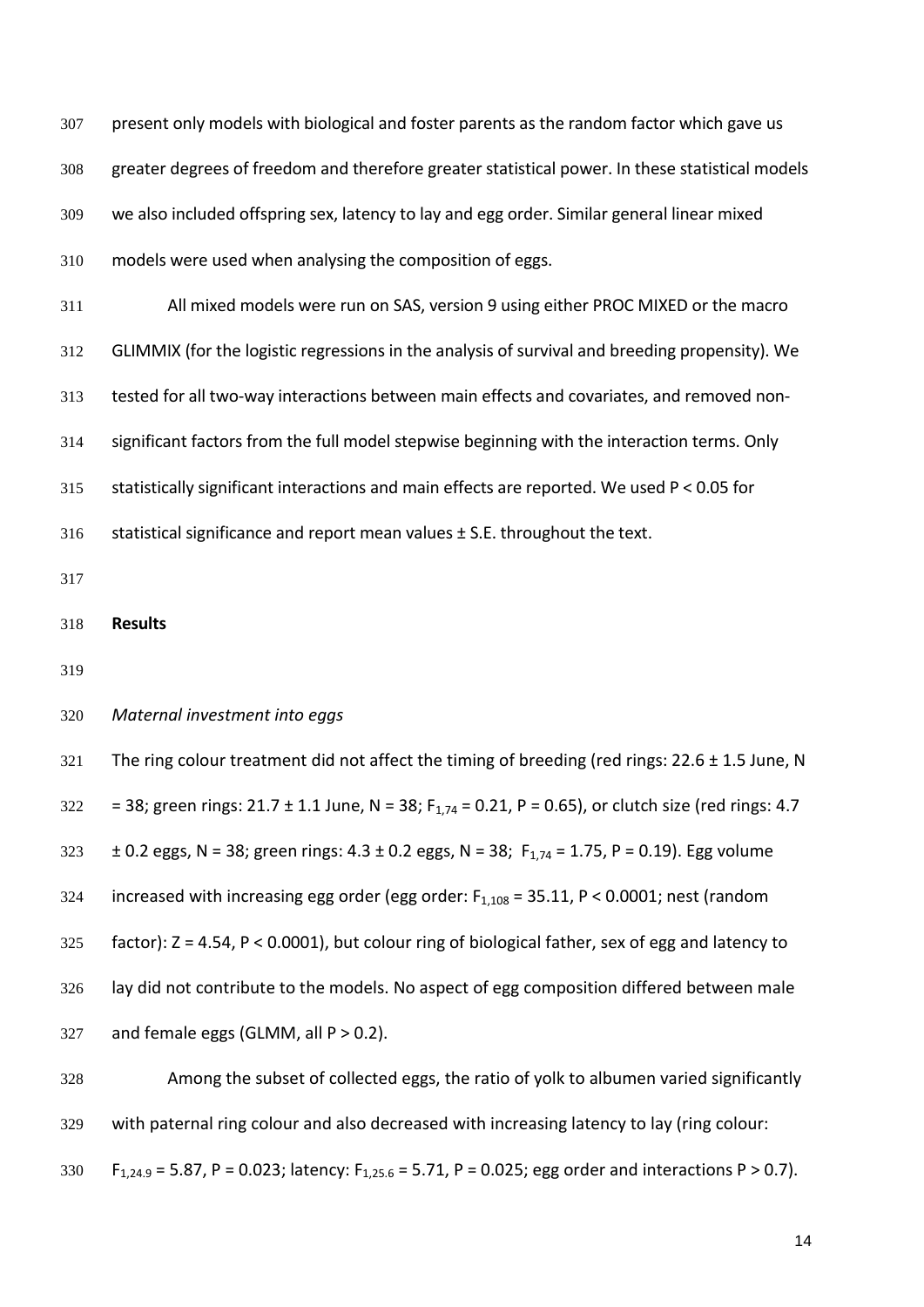331 Eggs from the red-ring treatment did not have significantly larger yolks or albumens (P > 332 0.2), but had significantly larger yolks relative to albumen mass (mean ratio =  $3.28 \pm 0.20$ , N 333 = 60) than those from the green-ring group (mean ratio =  $2.09 \pm 0.40$ ; N = 71; ring colour of 334 biological father:  $F_{1,24.9} = 5.87$ , P = 0.023). Paternal ring colour did not influence yolk colour 335 (a proxy for carotenoid content), but yolk colour declined with egg order ( $F_{1,75.1}$  = 30.77, P < 336 0.0001) and latency to lay ( $F_{1,26.2}$  = 4.92, P = 0.04; nest (random factor): Z = 2.47, N = 96, P = 337 0.007). Finally we found that DHT concentrations in freshly laid eggs increased with latency 338 to lay (latency to lay:  $F_{1,9.26} = 7.15$ , P = 0.025; nest (random factor) Z = 0.32, N = 32, P > 0.3). 339 Egg order, paternal ring colour and embryo sex did not contribute to the model. 340 Testosterone concentrations in eggs did not vary with any variable. 341 342 *Parental care*  343 On day 9 post-hatching, when parental care behaviour was recorded, nest attentiveness 344 (the percentage of time a parent spent on the nest brooding their nestlings) decreased with 345 increasing total brood mass (estimate =  $-0.01 \pm 0.005$  % of time spent brooding per g of 346 brood mass) and females had higher attentiveness (54.6  $\pm$  4.2 %, n = 18) than males (29.4  $\pm$ 347 3.8 %, n = 18), irrespective of ring colour treatment (Table 1). Parents in the green-ringed 348 group fed their nestlings more frequently (mean =  $3.36 \pm 0.22$  feeds per hour) than parents 349 in the red-ringed group (mean =  $2.36 \pm 0.16$  feeds per hour) and feeding rate decreased with 350 increasing total brood mass on day 9 (estimate = -0.05  $\pm$  0.02 feeds h<sup>-1</sup> g<sup>-1</sup>, Table 1). A 351 feeding bout lasted on average  $15.0 \pm 0.99$  s (n = 157 feeding bouts) and its average length 352 did not differ between the colour ring treatments (Table 1). Mothers did not differ from 353 fathers in their rate of feeding or the duration of their feeding bouts and there was no 354 significant interaction between treatment and sex of the feeding parent (Table 1).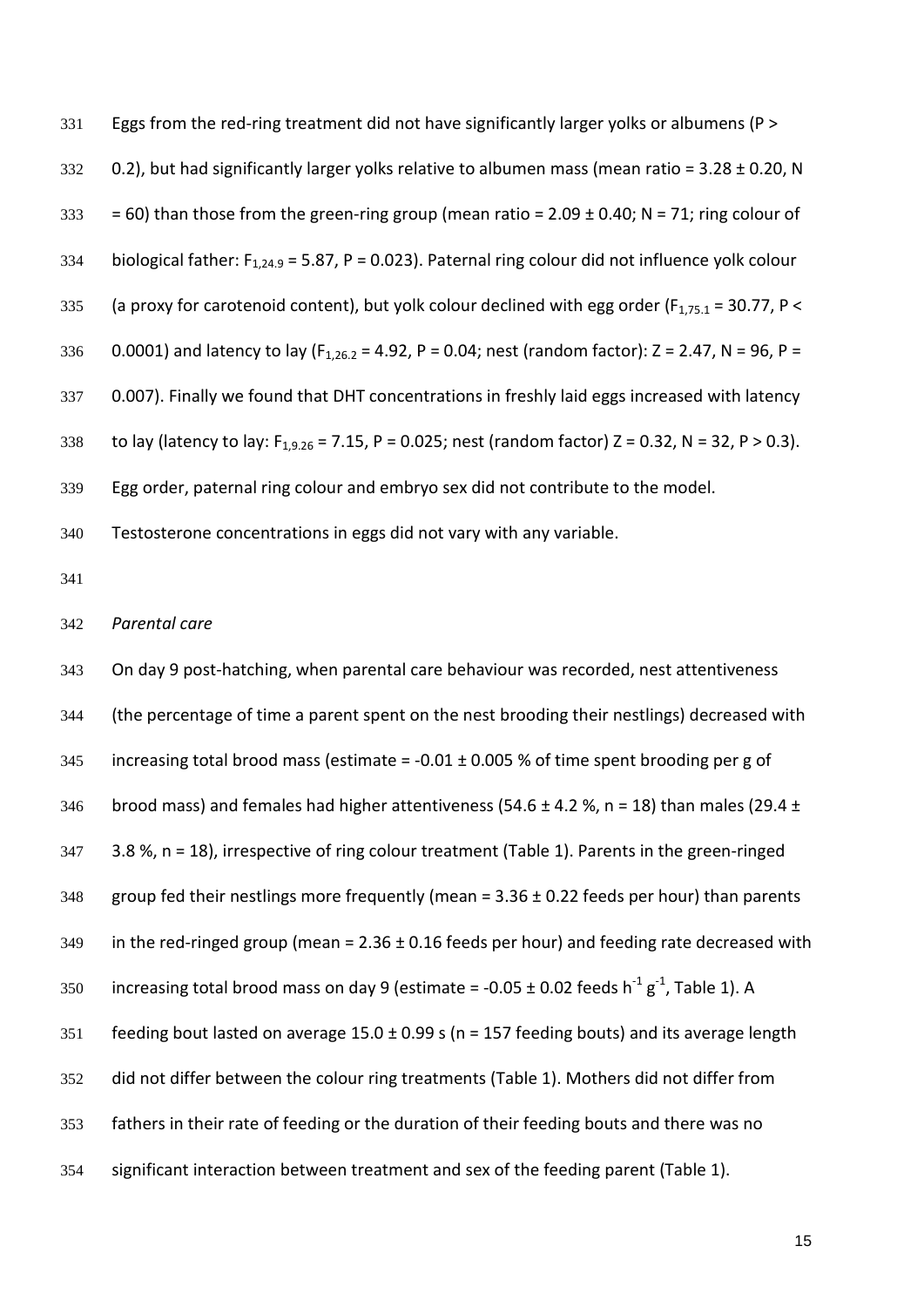355

# 356 *Parental condition and survival*

357 All parent birds lost mass between being first released into the aviaries and the end of the 358 experiment and this differed between ring colour groups (ANOVA F  $_{1.143}$  = 2.98, P = 0.034). 359 Post-hoc tests showed that females paired to green-ringed males (5.2  $\pm$  1.9 %) lost less mass 360 than all other birds (red-ringed males (11.6  $\pm$  1.3 %), green-ringed males (11.8  $\pm$  2.4 %) and 361 females paired to red-ringed males (9.5  $\pm$  1.4 %; Tukey b P = 0.05)). Females paired to red-362 ringed males were more likely to die during the study period than males (10 females versus 363 2 males;  $\chi^2$ <sub>1</sub> = 5.33, P = 0.021). Mortality of males and females in the green treatment over 364 the course of the experiment was even (6 females versus 6 males).

365

## 366 *Offspring behaviour and performance in the nest*

367 Nestlings hatched from eggs laid by parents in the green-ringed group and incubated by 368 green-ringed foster parents (0.9  $\pm$  0.05 g, n = 10) were marginally (P = 0.06) smaller than 369 hatchlings from all other groups  $(1.1 \pm 0.06 \text{ g}, \text{N} = 31; \text{Table 2})$ . During the first nine days 370 post-hatching, nestling growth rate was not influenced by ring colour treatment. Female 371 anestlings grew faster (1.09  $\pm$  0.05 g day<sup>-1</sup>, N = 24) than male nestlings (0.96  $\pm$  0.08 g day<sup>-1</sup>, N  $372 = 15$ ; Table 2).

373 Nestlings begged with an average rate of  $1.1 \pm 0.16$  begs h<sup>-1</sup> (N = 18 broods) and this 374 was independent of the treatment of the biological and foster parents, its sex, the order of 375 the egg it hatched from and other variables investigated (GLMM, ring colour treatment of 376 biological parent:  $F_{1,51}$  = 0.04, P = 0.852; ring colour treatment of foster parent:  $F_{1,15}$  = 1.56, 377 P = 0.231; latency:  $F_{1,16}$  = 0.94, P = 0.347; egg order:  $F_{1,59.7}$  = 0.01, P = 0.925; offspring sex: 378 F<sub>1,61,6</sub> < 0.01 P = 0.993; nestling's size relative to its nest mate: F<sub>1,13</sub> = 0.17, P = 0.684; brood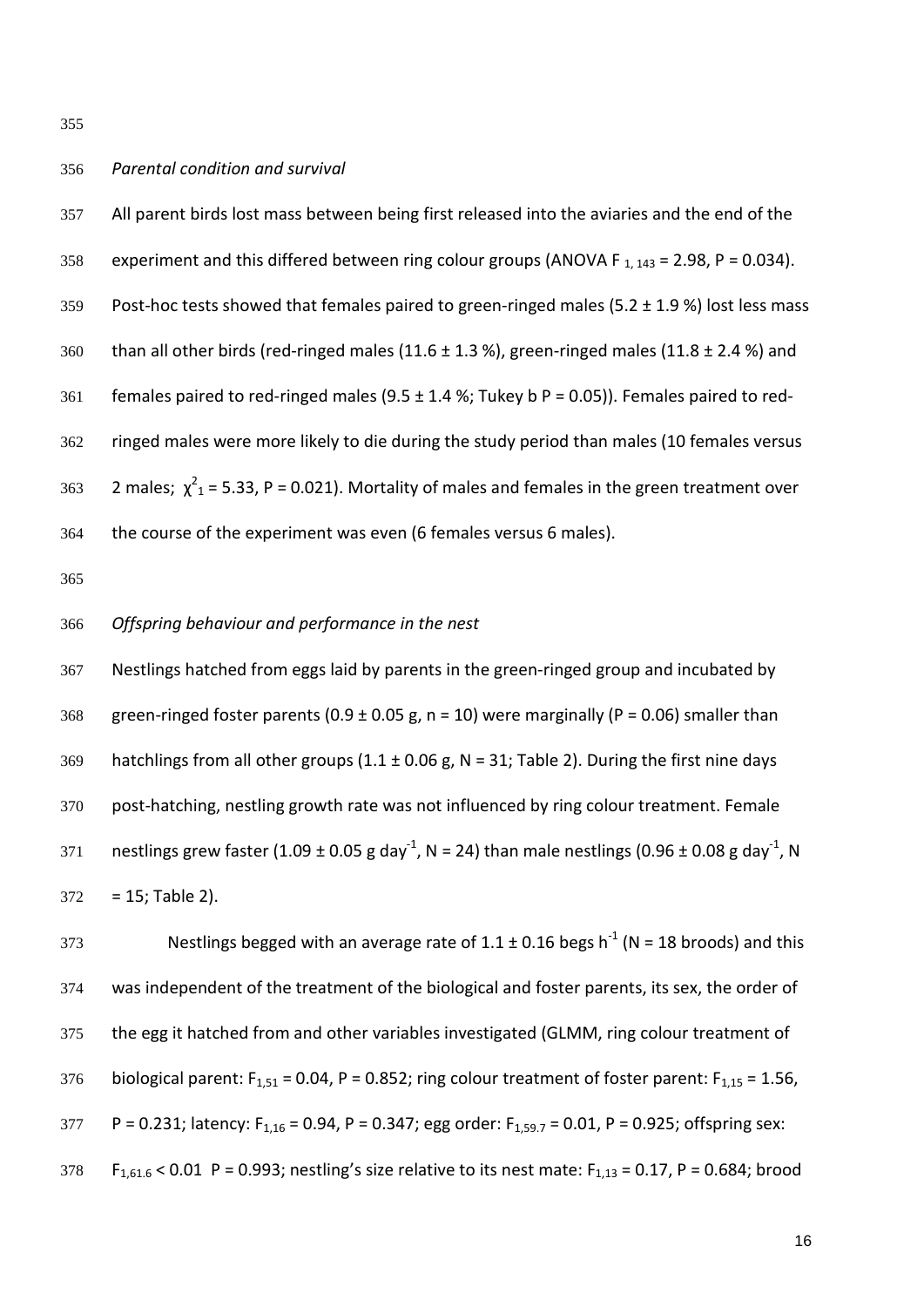379 sex composition:  $F_{1,14} = 0.36$ , P = 0.557; marking of the nestling:  $F_{1,52} = 0.45$ , P = 0.503). The 380 treatment of neither the biological ( $F_{1,2,1}$  = 0.03, P = 0.871) nor foster parents ( $F_{1,3,02}$  = 0.97, P = 0.397) affected the distribution of feeds to nestlings. Similarly, the sex of the feeding foster parent did not affect the distribution of food between nestlings with red- or green-383 ringed biological fathers ( $F_{1,102}$  < 0.01, P = 0.979).

# *Offspring performance at adulthood*

 Offspring's body mass and tarsus length at first breeding differed between ring colour treatments (Table 2). Offspring body mass as adults declined with increasing order of the egg they hatched from when raised by foster parents from the green ring treatment but not when raised by foster parents from the red ring treatment, irrespective of the colour ring treatment of the biological parents (Fig 1a). In contrast, individuals raised by red-ringed foster parents had longer tarsi than birds raised by green-ringed foster parents but only when the biological parents were from the green-ring treatment (Table 2; Fig. 1b). Offspring survival from hatching to their first breeding attempt was high (84.8 %, N = 46). Five nestlings died during the first 10 days (for the two where sex was identified, one was male and one was female); after fledging two more nestlings died, one of each sex. We therefore did not include offspring sex in the statistical analysis of offspring mortality. Offspring mortality was independent of the ring colour treatment of the foster and biological father and the latency to lay, but offspring from eggs laid later in the laying sequence were more likely to die than eggs laid early in the laying sequence (GLIMMIX with 400 identity of biological parent as random effect:  $Z = 1.32$ ,  $P = 0.19$ ; egg order:  $F_{1,38.9} = 4.17$ ,  $P <$ 401 0.05; colour ring of foster parent:  $F_{1,39}$  < 0.01, P = 0.99; colour ring of biological parent:  $F_{1,8.64}$ 

402 = 0.24, P = 0.64; latency to lay:  $F_{1,29.8} = 0.45$ , P = 0.51).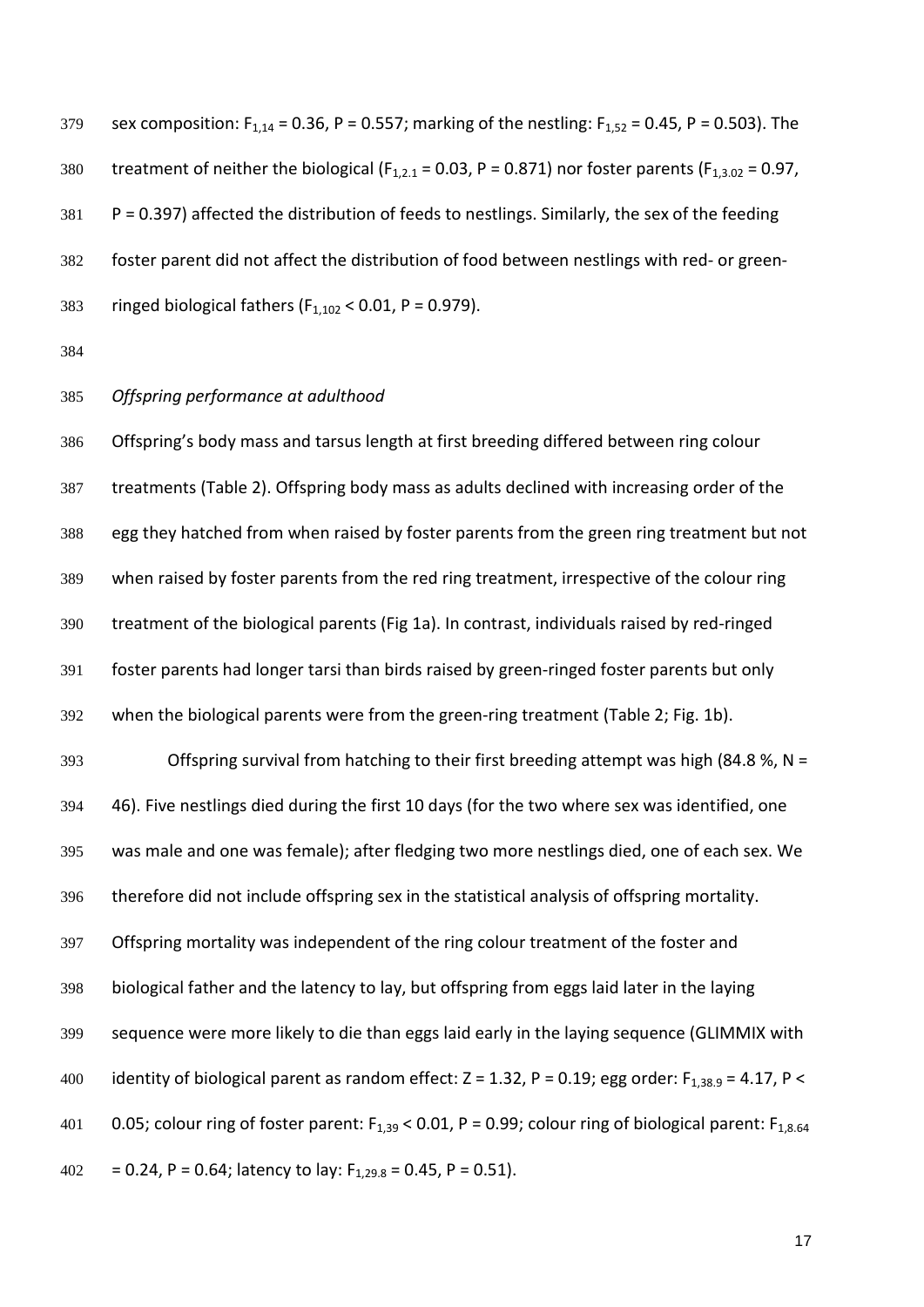| 403 | When paired with an experienced breeder from our stock population, $73.7\%$ (N = 38)                             |
|-----|------------------------------------------------------------------------------------------------------------------|
| 404 | of the offspring produced eggs. There was no difference in breeding propensity between the                       |
| 405 | ring colour groups (GLIMMIX; latency to lay: $F_{1,36}$ = 1.83, P = 0.19; colour ring of biological              |
| 406 | parent: $F_{1,35}$ = 1.06, P = 0.31; colour ring of foster parent: $F_{1,34}$ = 0.72, P = 0.40; egg order:       |
| 407 | $F_{1,33}$ = 0.37, P = 0.55; sex: $F_{1,32}$ < 0.01, P = 0.95). This GLIMMIX model would not run with            |
| 408 | identity of biological parent as a random factor because there were a large number of                            |
| 409 | families for which there was only one offspring included in the model, so we only included                       |
| 410 | data from one daughter per brood to avoid pseudoreplication. The analyses of the                                 |
| 411 | daughters' reproductive efforts during their first breeding attempt are presented in Table 3.                    |
| 412 | When breeding for the first time, daughters with green ringed biological fathers laid                            |
| 413 | clutches with a larger mass than daughters from red ringed biological fathers (Fig. 2) due to                    |
| 414 | them laying both more (red: 3.7 ± 0.47 eggs, N = 7; green: 4.9 ± 0.51 eggs, N = 7; F <sub>1,8.1</sub> = 4.85,    |
| 415 | P = 0.06) and larger eggs (red: 1.21 ± 0.05 g, n = 7; green: 1.29 ± 0.02 g, N = 7; F <sub>1,9.07</sub> = 4.17, P |
| 416 | = 0.07). There was no difference in the ratio between wet yolk mass to wet albumen mass                          |
| 417 | suggesting all eggs were of similar gross composition irrespective of egg size. Between                          |
| 418 | pairing and clutch completion, daughters raised by foster parents in the red ring group lost                     |
| 419 | significantly more weight (15.8 $\pm$ 2.86 %, N = 7) than daughters raised by foster parents in                  |
| 420 | the green ring group (12.4 $\pm$ 1.76 %, N = 7; Table 3). Daughters that hatched from eggs laid                  |
| 421 | late in the sequence produced heavier clutches than daughters that hatched from eggs laid                        |
| 422 | early in the laying sequence (Table 3).                                                                          |
|     |                                                                                                                  |

**Discussion**

 Overall, both mothers and breeding pairs differentially allocated resources into offspring based on male attractiveness (ring colour)(summarised in Table 4). The evidence for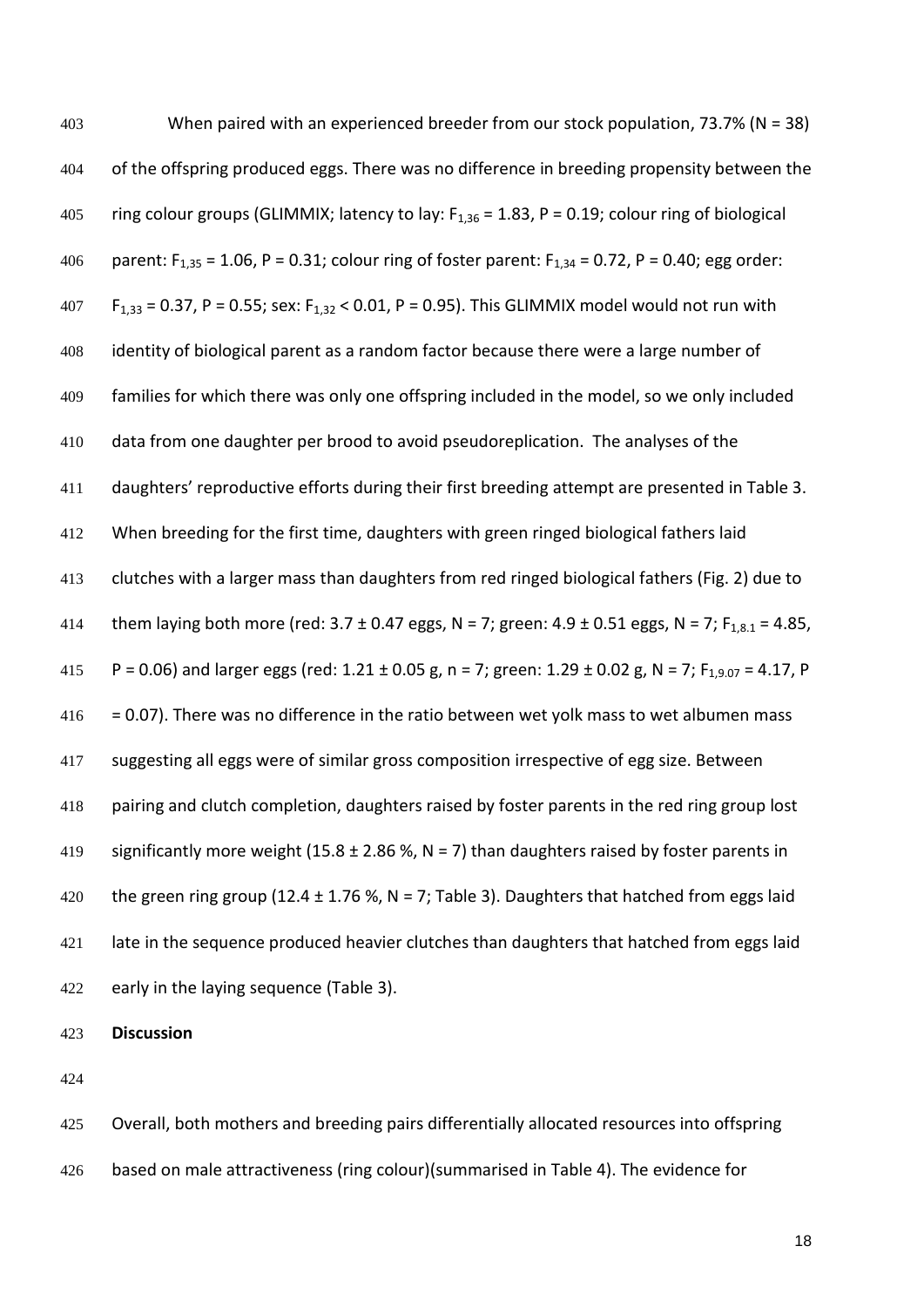427 differential allocation by fathers was less clear cut. Moreover, there appeared to be evidence for both positive and negative levels of investment that may be related to 429 differential allocation, which depended on the resource being invested and the stage of 430 reproduction. There was also evidence of differential consequences for the offspring from the different treatment groups; which must have been due to changes in parental investment as only the perceived attractiveness of males was experimentally altered but no other qualities of the males should have differed between treatment groups. While we found no evidence for a difference between treatment groups in egg size or yolk micro- nutrients (androgens and carotenoids), there was some evidence that mothers invested more in the eggs of red-ringed than green-ringed males: females paired to red-ringed males did lay eggs with a higher yolk to albumen ratio. Our cross-fostering design revealed that this was associated with an effect on offspring phenotype (summarised in table 5): nestlings 439 that hatched from eggs laid by parents in the green-ringed group that were also incubated by green-ringed parents were lighter at hatching than all other groups. Both egg quality, for example the nutrients available for embryo development, and incubation environment 442 interact to impact upon nestling quality. Interestingly the patterns of maternal expenditure 443 during the pre-hatching stage appeared to have been reversed during nestling rearing. Pairs in the red-ringed group provisioned their nestlings less frequently than pairs in the green- ringed group. So, how did positive differential allocation into yolk mass, but negative differential allocation into nestling provisioning affect offspring phenotype? Even though nestlings which had received a relatively poor pre-hatching environment (green biological and incubation parents) were smaller at hatching than all other groups, they appeared to be able to compensate for this in the nest; offspring body size at independence did not differ between treatment groups. However, despite hatching from eggs with a lower yolk to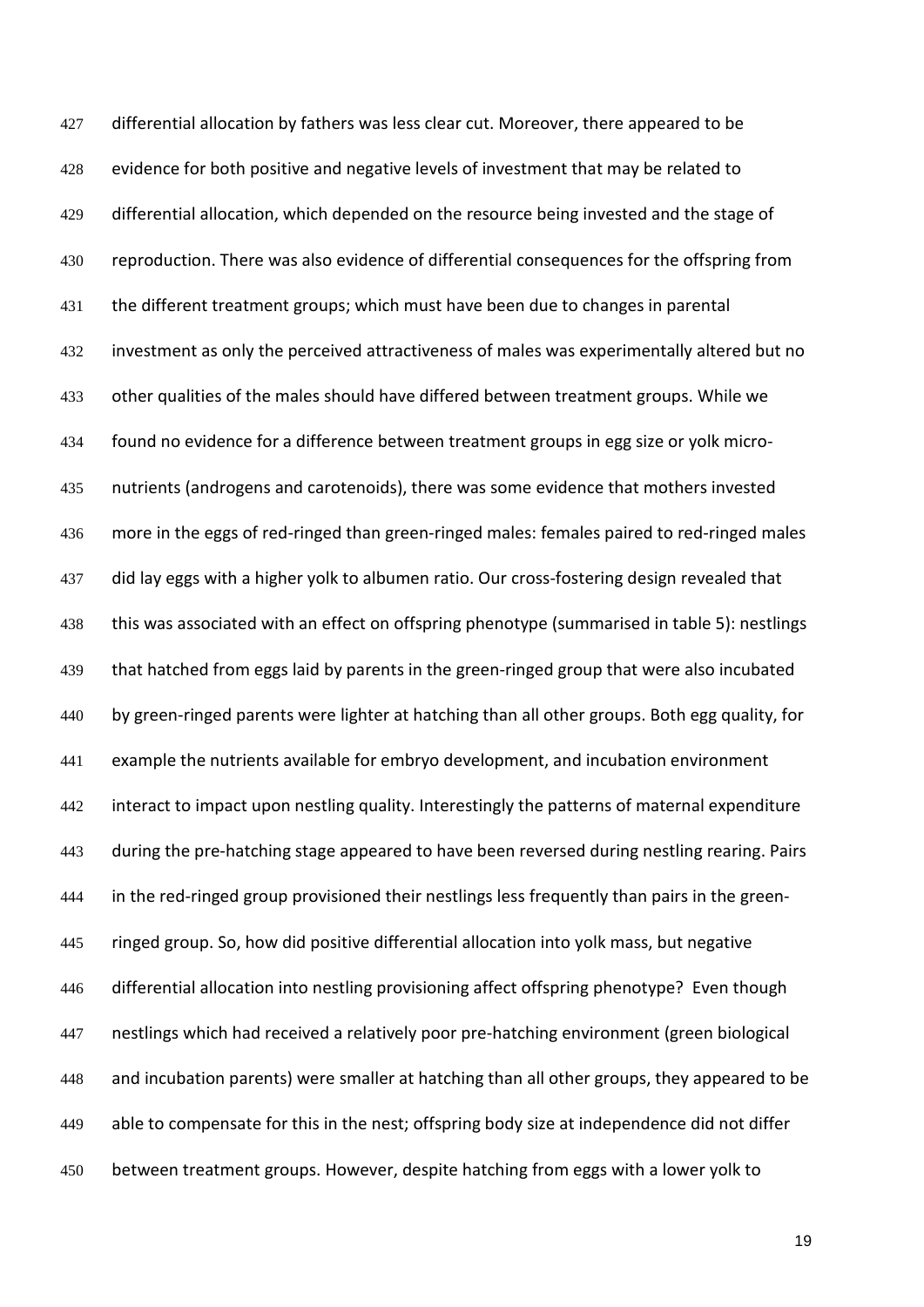albumen ratio, daughters with green-ringed biological fathers laid more and heavier eggs compared with those with red-ringed fathers. Thus, non-exclusive alternative explanations 453 are that a poor pre-hatching environment has a positive effect on female fecundity, or does not negatively affect female fecundity and can be more than compensated for during the nestling phase [\(Arnold et al., 2007;](#page-26-2) [Metcalfe and Monaghan, 2001\)](#page-28-15). In terms of the consequences for fitness-related traits due to differential allocation at the nestling-rearing stage, female offspring raised by green-ringed foster parents lost less mass during their first breeding attempt than those with red-ringed foster fathers, although their eggs did not differ in mass or composition. Previous studies have also shown that zebra finches, daughters in particular, experience long term consequences of nestling nutrition in terms of their final body size and also various reproductive traits [\(Arnold et al., 2007;](#page-26-2) [Blount et al.,](#page-26-3)  [2006;](#page-26-3) [Martins, 2003\)](#page-28-16).

 Differential maternal allocation is expected whenever males differ in attractiveness which is predicted to be an honest signal of genetic or phenotypic quality (Sheldon 2000). In our study, male attractiveness was manipulated independently of male quality. As all males within the same aviary were subject to the same treatment, in contrast to Burley's classic 467 studies in which both green- and red-ringed males were simultaneously present in an aviary [\(Burley, 1988\)](#page-27-1); see also [\(Sheppard et al., 2013\)](#page-29-3). Thus, in our study high quality females could not pair assortatively with red-ringed males and low quality females with green-ringed males, which could otherwise have been an alternative explanation to the higher breeding expenditure in the red-ringed group. So, in our design any differences in maternal 472 investment due to ring colour were not confounded by female quality, but were the result 473 of adjustments in investment in response to perceived male attractiveness.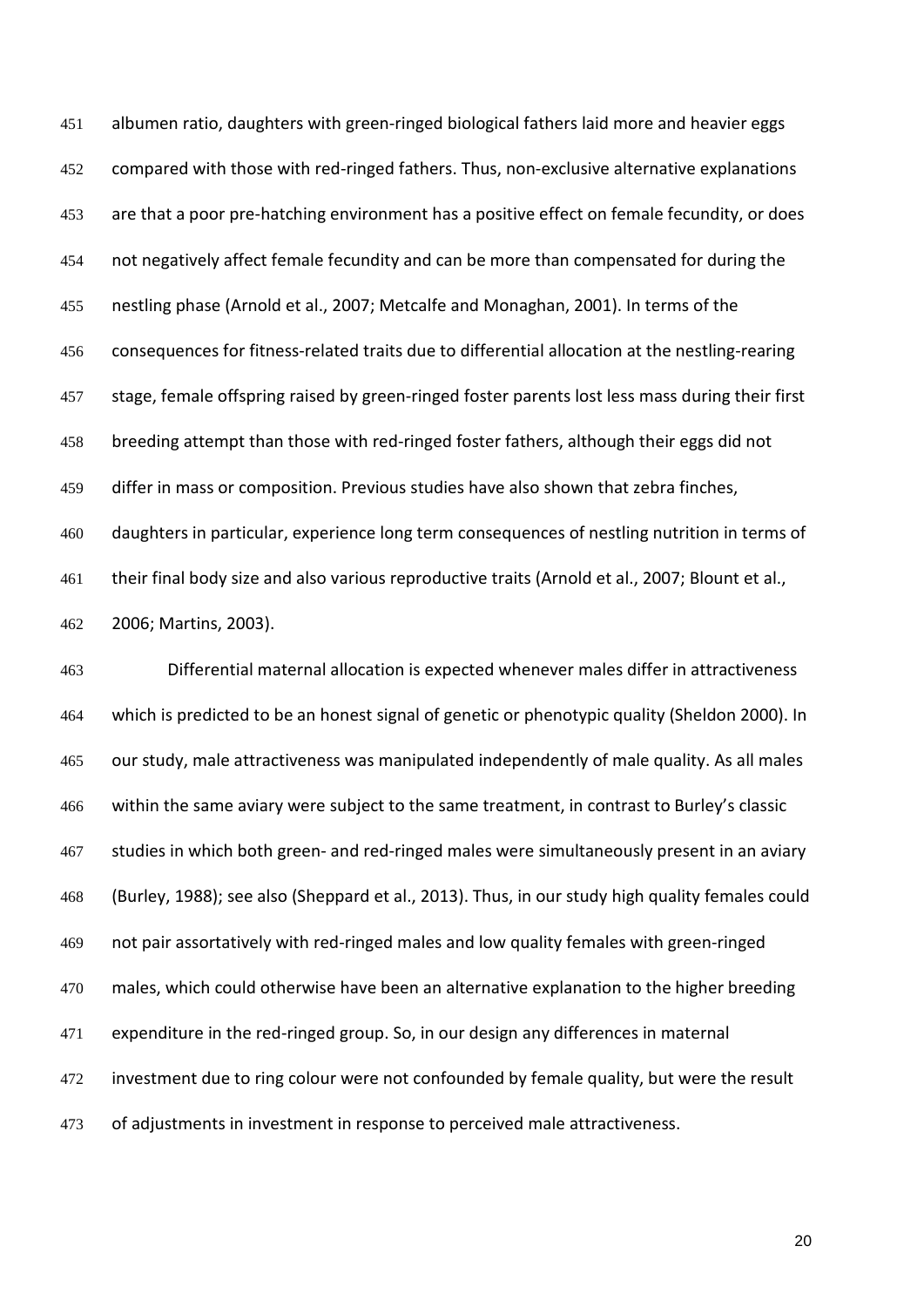Our finding that females mated to red-ringed males laid eggs with relatively larger 475 yolks than those with green-ringed mates is difficult to compare directly with previous tests 476 of the DAH in birds some of which have found negative differential allocation in egg composition [\(Bolund et al., 2009;](#page-27-8) [Michl et al., 2005;](#page-28-9) [Navara et al., 2006;](#page-28-10) [Saino et al., 2002\)](#page-28-6). In contrast to Bolund et al. (2009), we also found no modulation of egg carotenoids or hormones in response to male attractiveness (see also [\(Grenna et al., 2014\)](#page-27-14). Compared with albumen, yolk comprises higher levels and diversity of lipids, minerals, vitamins and other substances vital for embryo development [\(Klasing, 2000\)](#page-28-17). While albumen contributes to nestling structural size, yolk supports survivorship after hatching, suggesting that relative investment into these two egg components will have different impacts on the resulting nestling [\(Klasing, 2000\)](#page-28-17). One potential explanation for this, based on the 'silver spoon' hypothesis [\(Bateson et al., 2004\)](#page-26-4), is that females are able to tailor eggs, so nestlings are 486 better able to cope with predicted conditions in the nest, e.g. low provisioning rates. We have previously demonstrated, using the same experimental set-up, that earlier laying females with red-ringed partners contributed significantly more to incubation than late breeding mothers, but no such relationship was found in females mated to green ringed males. In terms of incubation overall, similar levels were seen across both parents between treatment groups, suggesting some compensation within the pair, but incubation attentiveness of the pair was correlated with hatching success [\(Gorman et al., 2005\)](#page-27-6). Thus, our finding suggests that egg quality also interacted with incubation environment and relatively poor quality eggs incubated in apparently suboptimal conditions appear to have negative impacts on embryonic development and hatchling quality. Finally, parents in the green-ringed treatment fed their nestlings more frequently than those in the red-ringed aviaries (see also [Limbourg et al., 2013\)](#page-28-18), even though the nestlings in these nests did not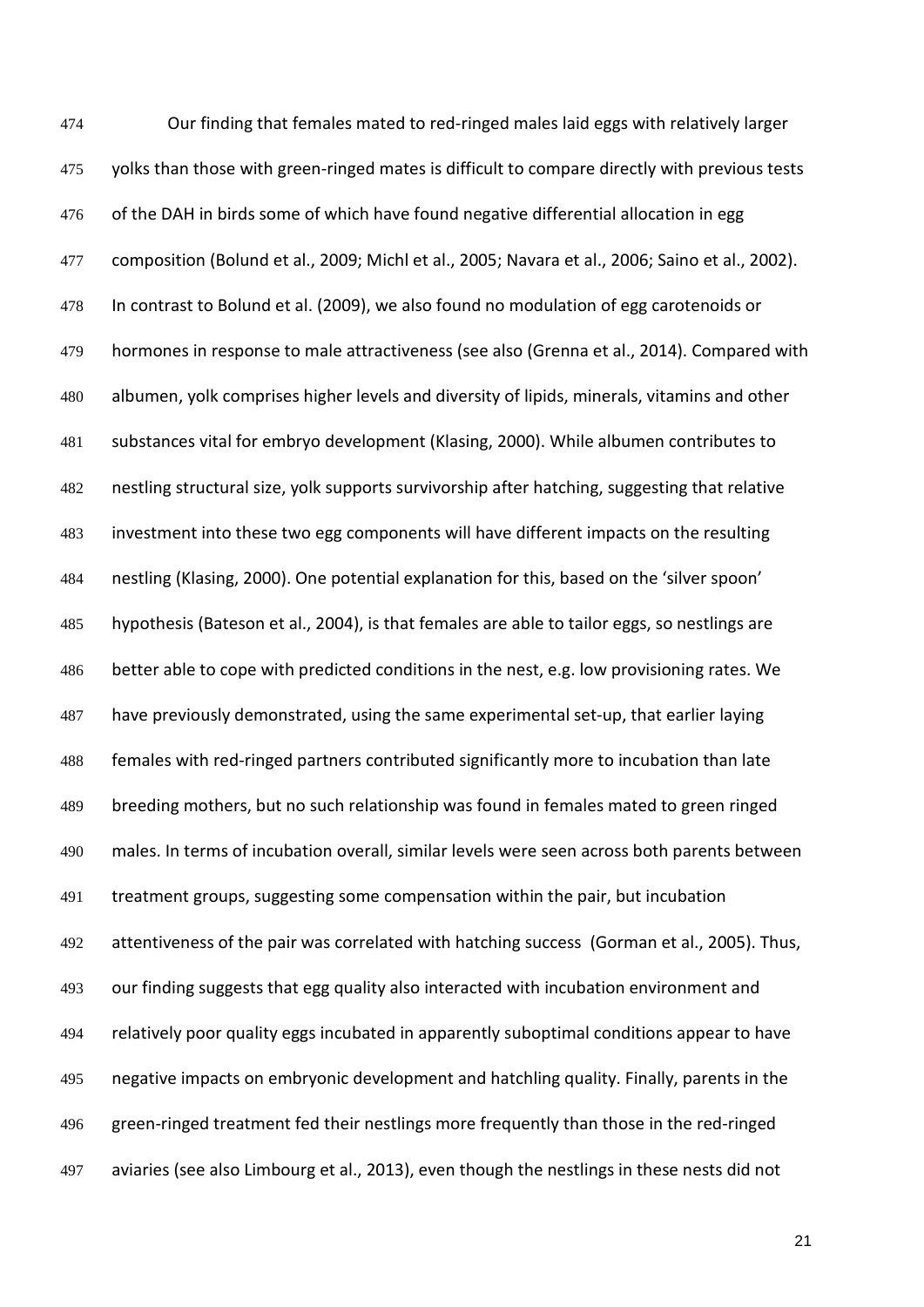differ in begging behaviour. Females in the green-ringed treatment group were potentially compensating for poor egg quality as opposed to under-investment by males because fathers did not feed at a significantly lower rate than mothers.

 Strictly speaking, to qualify as differential allocation, the investment into provisioning eggs and nestlings should be costly to the individual and advantageous to the offspring (Sheldon 2000). Egg production in zebra finches has been shown to be costly, for example there is a 22% increase in resting metabolic rate in female zebra finches (Vézina & Williams 2005), decreased flight performance [\(Veasey et al., 2001\)](#page-29-5) and better nourished mothers are able to produce heavier clutches at a lower cost to themselves [\(Arnold et al.,](#page-26-1)  [2003\)](#page-26-1). Provisioning nestlings is costly in terms of increased susceptibility to oxidative stress [\(Alonso-Alvarez et al., 2004\)](#page-26-5), and in some species of bird reduced future fecundity and survival (e.g. [\(Maigret and Murphy, 1997;](#page-28-19) [Owens and Bennett, 1994;](#page-28-20) [Reid et al., 2003\)](#page-28-21). Burley [\(Burley, 1986b,](#page-27-9) [1988\)](#page-27-1) has shown that increased parental effort decreased the survival of females mated to attractive males. In our study, females in the green-ringed group, that provisioned their nestlings at a higher rate than females in the red-ringed group, lost less mass during breeding than all other birds. There is some evidence that mothers in the red-ringed treatment had higher mortality than red-ringed males which might be a consequence of heavy investment into eggs (but less so into chicks), although the sample 516 sizes are small for the mortality rates. Both egg production and chick rearing are known to be costly, and can be comparable both in terms of energetic expemditure and consequences on reproductive performance (Monaghan & Nager 1998; Nager 2006). Although the relative costs of egg production to chick rearing are unknown for zebra finches, our data suggest that differential investment into eggs, but not nestlings, was costly to females at least in terms of mass loss and potentially mortality. Moreover, the relatively low provisioning rates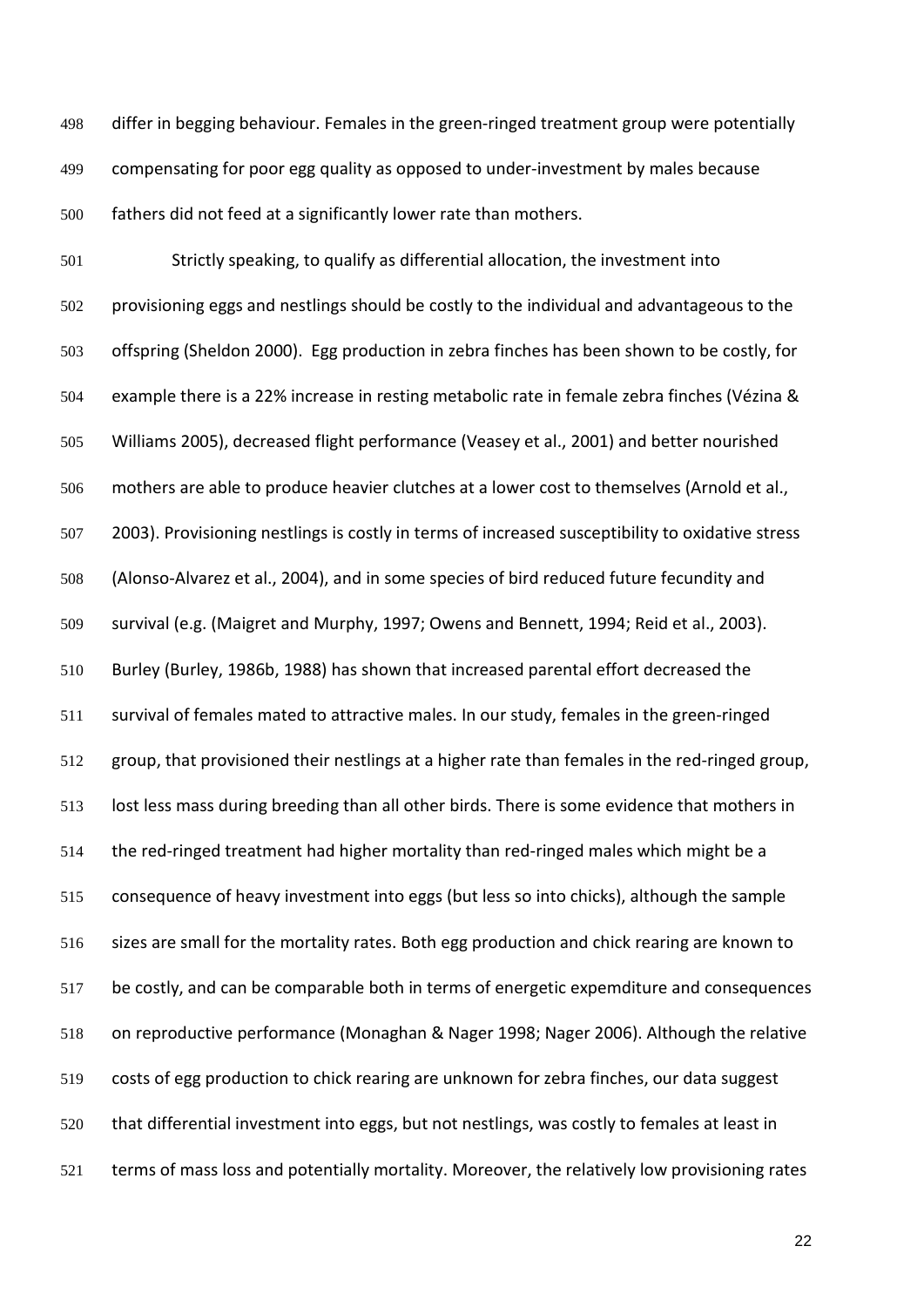of females with red-ringed mates may have been because their body reserves were relatively more exhausted by egg production than in females with green-ringed males. This was despite the fact that we standardised the brood size to two nestlings which is lower 525 than the typical brood size ( $\approx$  4 nestlings) of successful zebra finch parents in our aviaries (see also [\(Zann, 1996\)](#page-29-4). Perhaps females paired to unattractive males were tailor-making their eggs to cope best with assumed poor genetic quality. However, in this experimental context, attractiveness was actually unrelated to genetic quality and thus daughters from matings with unattractive males happened to fare better than expected. Alternatively, or in addition, since parents in the green-ringed group provisioned nestlings more frequently, the best strategy was to invest less at the egg stage but more at the nestling rearing stage (but see [\(Montoya and Torres, 2015\)](#page-28-2). While it is not possible to test these ideas with our data, we found some evidence that in zebra finches that females can differentially allocate resources into offspring at different stages and that such investment differs in costs to survival, breeding success and condition. Do we also have evidence that the "differential allocation" affected fitness related traits in the offspring? Offspring from eggs laid by and incubated by parents in the green-ringed treatment

 were shown to have low yolk to albumen ratios and were also smaller at hatching but, compared with other hatchlings from the other treatment groups, did not differ in mortality. Daughters from green-ringed biological parents laid heavier clutches at sexual maturity. Daughters reared under the relatively poor feeding regime of red-ringed foster parents (negative differential allocation) lost more mass during their first breeding attempt than those with green-ringed foster parents despite producing similar numbers and quality of eggs. So we do have some evidence that differential breeding expenditure, at least in eggs, relative to mate attractiveness results in trans-generational effects on fitness-related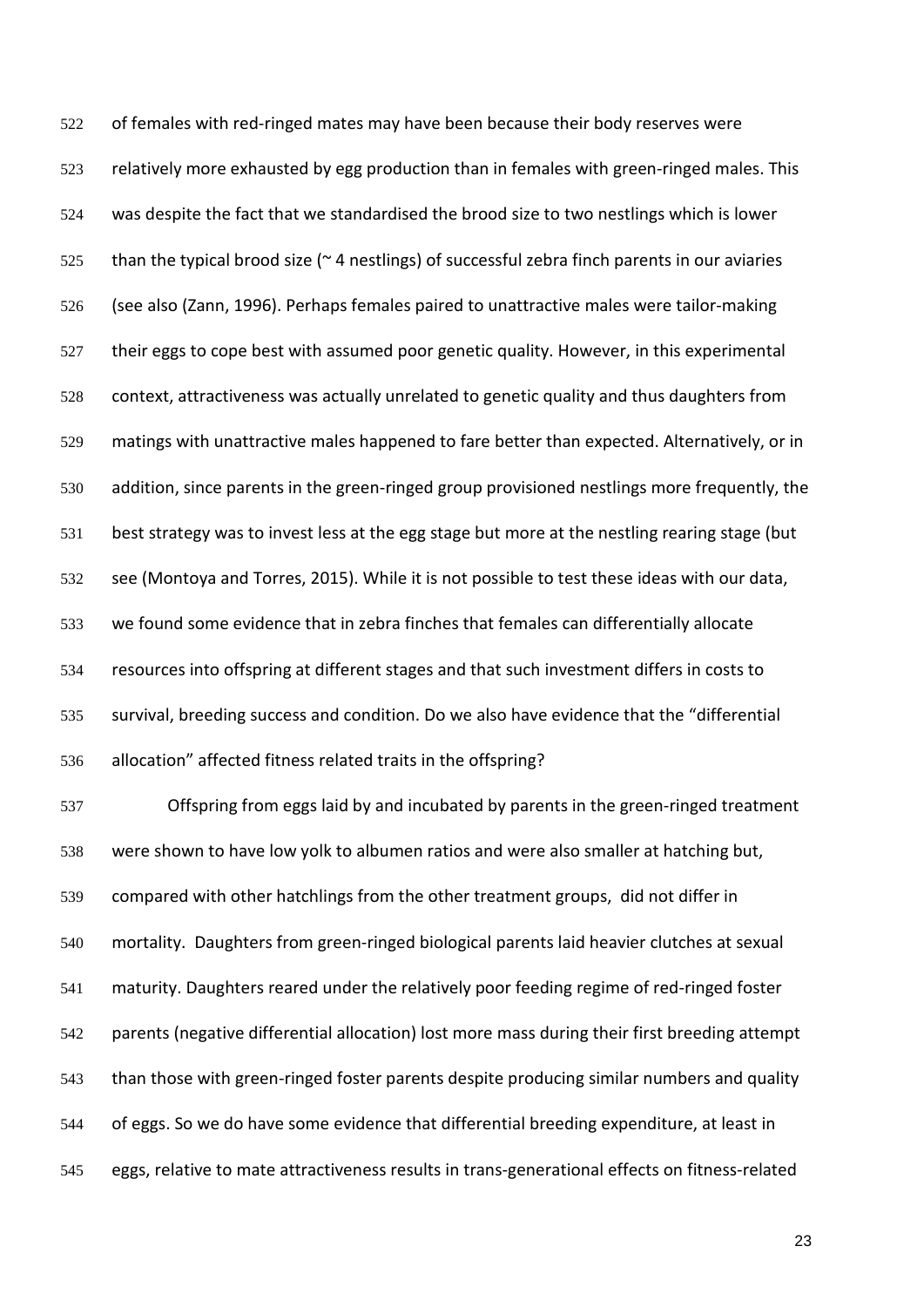traits. Notably, the effects were dependent on breeding stage and more experimental data are required to tease out whether females are able to strategically invest in nestlings as well as eggs or whether investment in later reproductive stages are limited, for example energetically, by previous investment decisions [\(Bowers et al., 2013\)](#page-27-15). One issue with our data is that our sample size of offspring which bred was relatively small (N = 38). In support, other studies on zebra finches have also shown that conditions experienced during either the embryo [\(Gorman and Nager, 2004;](#page-27-16) [Tobler and Sandell, 2009;](#page-29-6) [von Engelhardt et al.,](#page-29-7)  [2006\)](#page-29-7) or nestling stage [\(Blount, Metcalfe, Arnold, et al., 2003;](#page-26-6) [Blount et al., 2006;](#page-26-3) [Boag,](#page-26-7)  [1987;](#page-26-7) [Spencer et al., 2010\)](#page-29-8) can affect fitness-related traits but studies like ours that can directly link parental investment with offspring phenotypic or life history traits at both pre- and post-hatching stages are largely lacking (but see {Bowers, 2013 #4425;Cunningham, 2000 #956; {Gilbert, 2012 #4624;Gilbert, 2006 #4629}.

 Some of our results suggest both negative and positive investment, but how this balances out to be positive, negative or indeed any overall differential allocation is unclear. Both males and females in the red-ringed treatment had a lower provision rate than those in the green-ringed treatment. Previous studies have suggested that such a reduction in male provisioning effort may be due to the attractive trait handicapping the male [\(Witte,](#page-29-1) [1995\)](#page-29-1). For example, increasing the attractiveness of some males could increase the frequency of dominance interactions between red-ringed males [\(Cuthill et al., 1997\)](#page-27-17), permit males to become polygynous [\(Burley, 1986b\)](#page-27-9) or lead to more intense male competition [\(Qvarnström, 1997\)](#page-28-22). Arguments against such behavioural mechanisms are that a red ring should not handicap a male any more than a green ring and also using aviaries where all males had the same ring colour should minimise the issue of red-ringed *versus* green-ringed male competition or polygyny since treatment groups could not interact or see each other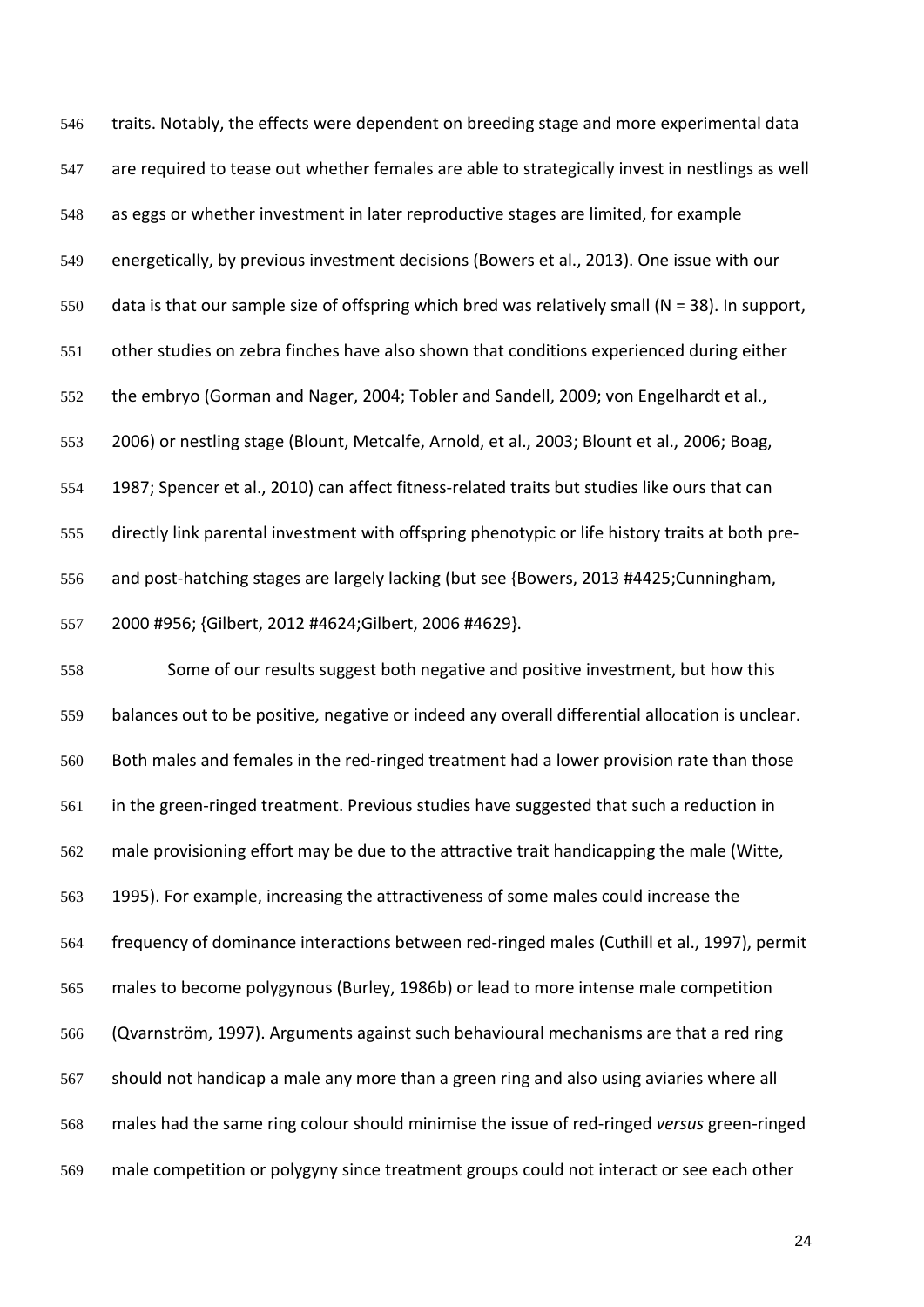(but see [Cuthill et al., 1997\)](#page-27-17). That females with red-ringed males did not increase their provisioning rate in response to the low input by their mates suggests that a compensatory mechanism is not at play here, unlike the compensatory feeding observed by Witte (1995). Alternatively, given that females with red-ringed males produced eggs with higher yolk to albumen ratios these females had already invested heavily in eggs and might have been in 575 poorer condition, and thus unable to compensate. It is also possible that compensatory feeding was not necessary if they had already prepared their offspring for a poor quality rearing environment, through changing egg resources (e.g. Gilbert et al. 2012).

 Our result that female offspring of green-ringed biological fathers laid heavier clutches is, interestingly, the opposite to that found by Gilbert et al. (2012) which used a similar manipulation and cross-fostering design. However, in contrast to our study, they found that female offspring of red-ringed, not green-ringed, biological fathers (and foster fathers) laid heavier clutches and that this was due to differences in offspring body size at fledging (larger females of red-ringed fathers were able to lay larger eggs). The only clear differences between the two studies are that we standardised our brood size to two chicks and also our offspring were reared in outdoor aviaries, in contrast to Gilbert et al. (2012) who used a separate cage per pair of birds kept indoors with constant temperature, humidity and daylight regime. Subtle environmental differences may result in differences in investment patterns (e.g. Mousseau and Fox 1998; Williamson et al. 2008), and this can mean that using experiments to generalise about avian investment decisions can be difficult. Moreover, the DAH is also about individual females altering their allocation in response to the perceived value of their current mating opportunity to optimise their lifetime reproductive success when they may mate more than once. In our experiment, levels of investment were only measured across one breeding attempt per female, however,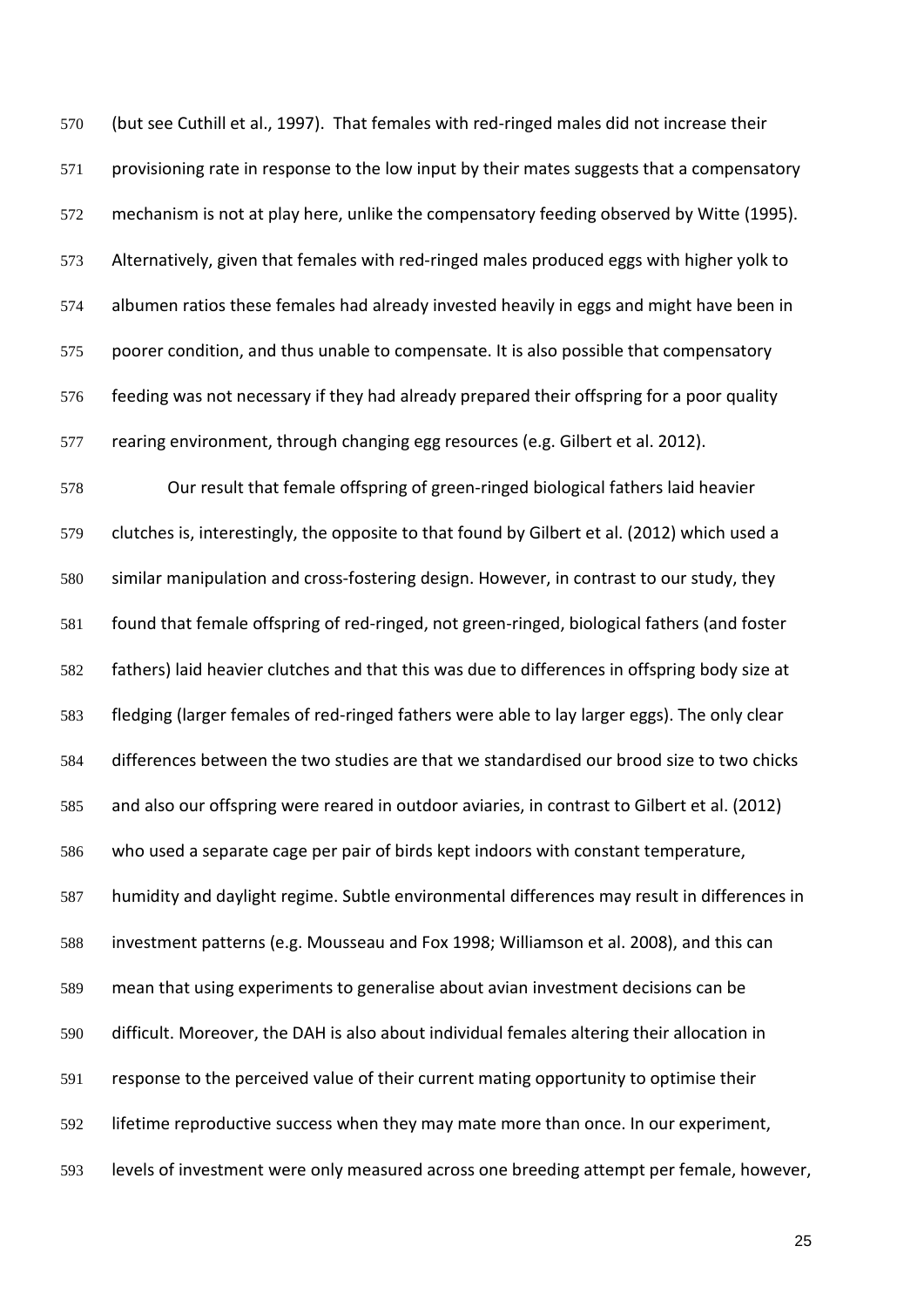| 594 | it should be noted that due to the high mortality rates in the wild, very few female zebra        |
|-----|---------------------------------------------------------------------------------------------------|
| 595 | finches would survive to mate more than once if ever (Zann, 1996). So while in our study we       |
| 596 | found evidence for positive differential investment at the egg stage and negative                 |
| 597 | investment at the nestling rearing stage in response to male attractiveness, and we found         |
| 598 | corresponding fitness-related offspring traits, we cannot conclude that passerine birds, or       |
| 599 | even zebra finches specifically, will always behave like this. An individual is likely to benefit |
| 600 | by changing investment patterns depending on a range of environment cues (Mousseau and            |
| 601 | Fox 1998; Williamson et al. 2008), often not yet quantified or understood by researchers. To      |
| 602 | conclude, our study illustrates how patterns of reproductive investment can be complex            |
| 603 | (see also (Gorman et al., 2005; Michl et al., 2005; Rutstein et al., 2005) and not consistent     |
| 604 | across all forms of maternal investment (Balzer and Williams, 1998).                              |
| 605 |                                                                                                   |
| 606 |                                                                                                   |

## **References**

- <span id="page-26-5"></span> Alonso-Alvarez, C., Bertrand, S., Devevey, G., Prost, J., Faivre, B., & Sorci, G. (2004). Increased susceptibility to oxidative stress as a proximate cost of reproduction. *Ecology Letters, 7*, 363-368.
- <span id="page-26-2"></span> Arnold, K. E., Blount, J. D., Metcalfe, N. B., Orr, K. J., Adam, A., Houston, D., & Monaghan, P. (2007). Sex- specific differences in compensation for poor neonatal nutrition in the zebra finch Taeniopygia guttata. *Journal of Avian Biology, 38*(3), 356-366.
- <span id="page-26-1"></span> Arnold, K. E., Griffiths, R., Stevens, D. J., Orr, K. J., Adam, A., & Houston, D. C. (2003). **Subtle manipulation of egg sex ratio in birds**. *Proceedings Of The Royal Society Of London. Series B. Biological Sciences Biology Letters., Suppl 2*, 216 - 219.
- <span id="page-26-8"></span> Balzer, A. L., & Williams, T. D. (1998). Do female zebra finches vary primary reproductive effort in relation to mate attractiveness? *Behaviour, 135*, 297-309.
- <span id="page-26-4"></span> Bateson, P., Barker, D., Clutton-Brock, T., Deb, D., D'Udine, B., Foley, R. A., . . . Sultan, S. E. (2004). Developmental plasticity and human health. *Nature, 430*(6998), 419-421.
- <span id="page-26-6"></span> Blount, J. D., Metcalfe, N. B., Arnold, K. E., Surai, P. F., Devevey, G. L., & Monaghan, P. (2003). Neonatal nutrition, adult antioxidant defences and sexual attractiveness in the zebra finch. *Proceedings of the Royal Society of London: Series B, 270*, 1691-1696.
- <span id="page-26-3"></span> Blount, J. D., Metcalfe, N. B., Arnold, K. E., Surai, P. F., & Monaghan, P. (2006). Effects of neonatal nutrition on adult reproduction in a passerine bird. *Ibis, 148*(3), 509-514.
- <span id="page-26-0"></span> Blount, J. D., Metcalfe, N. B., Birkhead, T. R., & Surai, P. F. (2003). Carotenoid modulation of immune function and sexual attractiveness in zebra finches. *Science, 300*, 125-127.
- <span id="page-26-7"></span> Boag, P. J. (1987). Effects of nestling diet on growth and adult size of zebra finches (*Poephila guttata*). *The Auk, 104*, 155 - 166.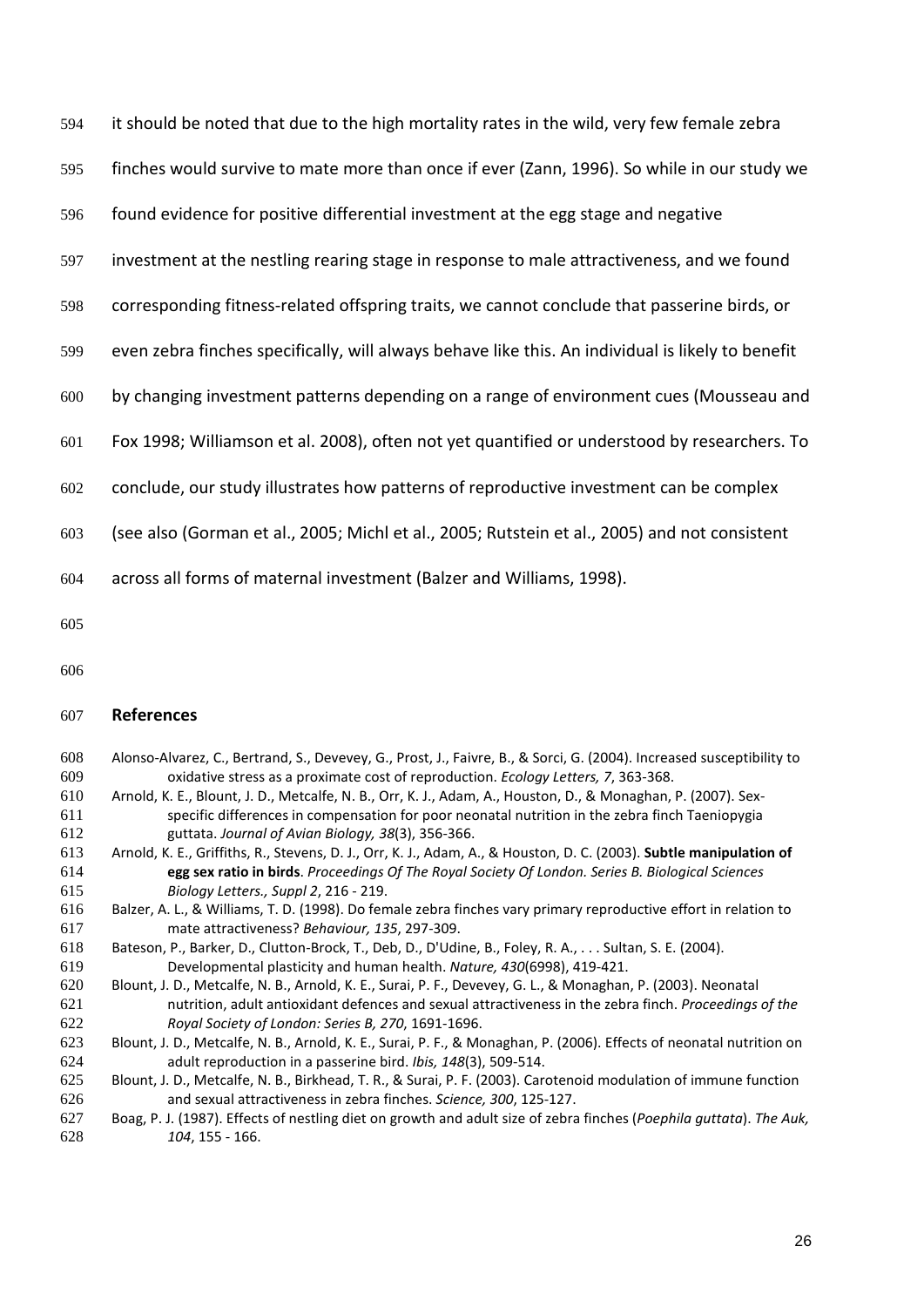- <span id="page-27-8"></span> Bolund, E., Schielzeth, H., & Forstmeier, W. (2009). Compensatory investment in zebra finches: females lay larger eggs when paired to sexually unattractive males. *Proceedings of the Royal Society B-Biological Sciences, 276*(1657), 707-715.
- <span id="page-27-15"></span> Bowers, E. K., Munclinger, P., Bureš, S., Kučerová, L., Nádvorník, P., & Krist, M. (2013). Cross-fostering eggs reveals that female collared flycatchers adjust clutch sex ratios according to parental ability to invest in offspring. *Molecular Ecology, 22*(1), 215-228. doi: 10.1111/mec.12106
- <span id="page-27-0"></span> Burley, N. (1986a). Sex-ratio manipulation in color-banded populations of zebra finches. *Evolution, 40*, 1191- 1206.
- <span id="page-27-9"></span>Burley, N. (1986b). Sexual selection for aesthetic traits in species with biparental care. *Am. Nat., 127*, 415-445.
- <span id="page-27-1"></span>Burley, N. (1988). The differential-allocation hypothesis: an experimental test. *Am. Nat., 132*, 611-628.
- <span id="page-27-2"></span> Byers, J. A., & Waits, L. (2006). Good genes sexual selection in nature. [Article]. *Proceedings of the National Academy of Sciences of the United States of America, 103*(44), 16343-16345. doi: 10.1073/pnas.0608184103
- Cunningham, E. J. A., & Russell, A. F. (2000). Egg investment is influenced by male attractiveness in the mallard. *Nature, 404*, 74 - 77.
- <span id="page-27-17"></span> Cuthill, I. C., Hunt, S., Cleary, C., & Clark, C. (1997). Colour bands, dominance, and body mass regulation in male zebra finches (Taeniopygia guttata). [Article]. *Proceedings of the Royal Society of London Series B-Biological Sciences, 264*(1384), 1093-1099.
- Deerenberg, C., Apanius, V., Daan, S. & Bos, N. (1997). Reproductive effort decreases antibody responsiveness. *Proceedings of the Royal Society of London Series B-Biological Sciences,* 264: 1021-1029.
- Deerenberg, C., de Kogel, C. H. & Overkamp, G. F., J. (1996). Costs of reproductin in the zebra finch *Taeniopygia guttata*: manipulation of brood size in the laboratory. *Journal of Avian Biology*, 27, 321- 326.
- <span id="page-27-13"></span> Gil, D., Graves, J., Hazon, N., & Wells, A. (1999). Male attractiveness and differential testosterone investment in zebra finch eggs. *Science, 286*, 126-128.
- <span id="page-27-12"></span> Gilbert, L., Bulmer, E., Arnold, K. E., & Graves, J. A. (2007). Yolk androgens and embryo sex: Maternal effects or confounding factors? *Hormones and Behavior, 51*(2), 231-238.
- Gilbert, L., Williamson, K. A., & Graves, J. A. (2012). Male attractiveness regulates daughter fecundity non- genetically via maternal investment. *Proceedings of the Royal Society B-Biological Sciences, 279*(1728), 523-528. doi: 10.1098/rspb.2011.0962
- Gilbert, L., Williamson, K. A., Hazon, N., & Graves, J. A. (2006). Maternal effects due to male attractiveness affect offspring development in the zebra finch. [Article]. *Proceedings of the Royal Society B-Biological Sciences, 273*(1595), 1765-1771.
- <span id="page-27-6"></span> Gorman, H. E., Arnold, K. E., & Nager, R. G. (2005). Incubation effort in relation to male attractiveness in zebra finches Taeniopygia guttata. *Journal of Avian Biology, 36*, 413-420.
- <span id="page-27-16"></span> Gorman, H. E., & Nager, R. G. (2004). Prenatal developmental conditions have long-term effects on offspring fecundity. *Proc. R. Soc. B., 271*, 1923-1928.
- <span id="page-27-14"></span> Grenna, M., Avidano, L., Malacarne, G., Leboucher, G., & Cucco, M. (2014). Influence of Male Dominance on Egg Testosterone and Antibacterial Substances in the Egg of Grey Partridges. *Ethology, 120*(2), 149- 158. doi: 10.1111/eth.12189
- <span id="page-27-3"></span> Griffith, S. C., & Buchanan, K. L. (2010). Maternal effects in the Zebra Finch: a model mother reviewed. *Emu, 110*(3), 251-267.
- <span id="page-27-11"></span> Griffith, S. C., Pryke, S. R., & Buttemer, W. A. (2011). Constrained mate choice in social monogamy and the stress of having an unattractive partner. *Proceedings of the Royal Society B: Biological Sciences*. doi: 10.1098/rspb.2010.2672
- <span id="page-27-4"></span> Harris, W. E., & Uller, T. (2009). Reproductive investment when mate quality varies: differential allocation versus reproductive compensation. [Article]. *Philosophical Transactions of the Royal Society B-Biological Sciences, 364*(1520), 1039-1048. doi: 10.1098/rstb.2008.0299
- <span id="page-27-7"></span> Hasegawa, M., Arai, E., Watanabe, M., & Nakamura, M. (2012). High incubation investment of females paired to attractive males in barn swallows. *Ornithological Science, 11*(1), 1-8.
- <span id="page-27-5"></span> Horvathova, T., Nakagawa, S., & Uller, T. (2012). Strategic female reproductive investment in response to male attractiveness in birds. *Proceedings of the Royal Society B-Biological Sciences, 279*(1726), 163-170. doi: 10.1098/rspb.2011.0663
- <span id="page-27-10"></span> Hunt, S., Cuthill, I. C., Swaddle, J. P., & Bennett, A. T. D. (1997). Ultraviolet vision and band-colour preferences in female zebra finches, *Taenipygia guttata*. *Anim Behav, 54*, 1383-1392.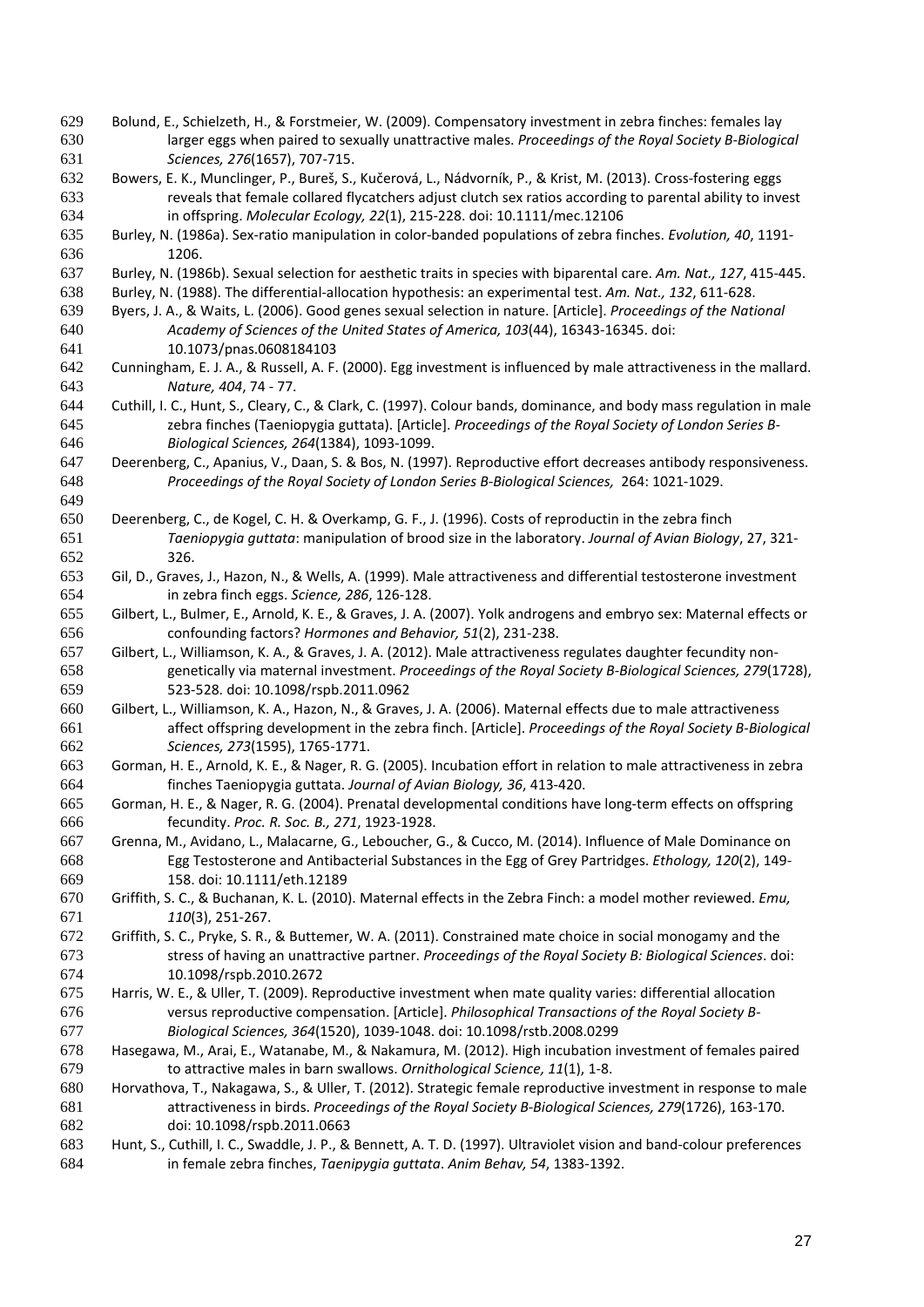- <span id="page-28-1"></span> Jones, K. S., Nakagawa, S., & Sheldon, B. C. (2009). Environmental Sensitivity in Relation to Size and Sex in Birds: Meta-Regression Analysis. *The American Naturalist, 174*(1), 122-133. doi: 10.1086/599299
- <span id="page-28-12"></span> Karadas, F., Grammenidis, E., Surai, P. F., Acamovic, T., & Sparks, C. (2006). Effects of carotenoids from lucerne, marigold and tomato on egg yolk pigmentation and carotenoid composition. [Article]. *British Poultry Science, 47*(5), 561-566.
- <span id="page-28-17"></span>Klasing, K. C. (2000). *Comparative Avian Nutrition*. Wallingford, UK: CAB International.
- <span id="page-28-14"></span> Kolliker, M., Richner, H., Werner, I., & Heeb, P. (1998). Begging signals and biparental care: nestling choice between parental feeding locations. [Article]. *Animal Behaviour, 55*, 215-222.
- <span id="page-28-7"></span> Limbourg, T., Mateman, A. C., Andersson, S., & Lessells, C. M. (2004). Female blue tits adjust parental effort to manipulated male UV attractiveness. *Proceedings of the Royal Society B-Biological Sciences, 271*(1551), 1903-1908. doi: 10.1098/rspb.2004.2825
- <span id="page-28-18"></span> Limbourg, T., Mateman, A. C., & Lessells, C. M. (2013). Opposite differential allocation by males and females of the same species. [Journal Article]. *Biology Letters, 9*(1), 20120835. doi: 10.1098/rsbl.2012.0835
- <span id="page-28-8"></span> Maguire, S. E., & Safran, R. J. (2010). Morphological and genetic predictors of parental care in the North American barn swallow Hirundo rustica erythrogaster. *Journal of Avian Biology, 41*(1), 74-82. doi: 10.1111/j.1600-048X.2009.04806.x
- <span id="page-28-19"></span> Maigret, J. L., & Murphy, M. T. (1997). Costs and benefits of parental care in eastern kingbirds. [Article]. *Behavioral Ecology, 8*(3), 250-259.
- <span id="page-28-16"></span> Martins, T. L. F. (2003). Sex specific growth rates in Zebra Finch nestlings: a possible mechanism for sex-ratio adjustment in a non-size dimorphic species? *Behavioral Ecology., 15*, 174-180.
- <span id="page-28-4"></span> Mazuc, J., Chastel, O., & Sorci, G. (2003). No evidence for differential maternal allocation to offspring in the house sparrow (Passer domesticus). *Behavioral Ecology, 14*(3), 340-346. doi: 10.1093/beheco/14.3.340
- <span id="page-28-15"></span>Metcalfe, N. B., & Monaghan, P. (2001). Compensation for a bad start: grow now, pay later? *TREE, 16*, 254-260.
- <span id="page-28-9"></span> Michl, G., Torok, J., Peczely, P., Garamszegi, L. Z., & Schwabl, H. (2005). Female collared flycatchers adjust yolk testosterone to male age, but not to attractiveness. [Article]. *Behavioral Ecology, 16*(2), 383-388. Monaghan, P., Nager, R. G., & Houston, D.C. (1998). The price of eggs: increased investment in egg production
- reduces the offspring rearing capacity of parents. Proceedings of the Royal Society B Biological Sciences, 265, 1-5.
- <span id="page-28-2"></span> Montoya, B., & Torres, R. (2015). Male skin color signals direct and indirect benefits in a species with biparental care. [Article]. *Behavioral Ecology, 26*(2), 425-434. doi: 10.1093/beheco/aru204
- <span id="page-28-13"></span> Nash, J. P., Cuisset, B. D., Bhattacharyya, S., Suter, H. C., Le Menn, F., & Kime, D. E. (2000). An enzyme linked immunosorbant assay (ELISA) for testosterone, estradiol, and 17,20 beta-dihydroxy-4-pregenen-3-one using acetylcholinesterase as tracer: application to measurement of diel patterns in rainbow trout (Oncorhynchus mykiss). [Article]. *Fish Physiology and Biochemistry, 22*(4), 355-363.
- <span id="page-28-10"></span> Navara, K. J., Badyaev, A. V., Mendonca, M. T., & Hill, G. E. (2006). Yolk antioxidants vary with male attractiveness and female condition in the house finch (Carpodacus mexicanus). *Physiological and Biochemical Zoology, 79*(6), 1098-1105.
- <span id="page-28-20"></span> Owens, I. P. F., & Bennett, P. M. (1994). Mortality costs of parental care and sexual dimorphism in birds. *Proc R Soc Lond, 257*, 1-8.
- <span id="page-28-11"></span> Pariser, E. C., Mariette, M. M., & S C Griffith, S. C. (2010). Artificial ornaments manipulate intrinsic male quality in wild-caught zebra finches (Taeniopygia guttata). *Behavioral Ecology, 21*(2), 264-269.
- <span id="page-28-22"></span> Qvarnström., A. (1997). Experimentally enlarged badge size increases male competition and reduces male parental care in the collared flycatcher. *Proceedings of the Royal Society series B . , 264*, 1225-1231.
- <span id="page-28-3"></span> Ratikainen, I. I., & Kokko, H. (2010). Differential allocation and compensation: who deserves the silver spoon? *Behavioral Ecology, 21*(1), 195-200. doi: 10.1093/beheco/arp168
- <span id="page-28-21"></span> Reid, J. M., Bignal, E. M., Bignal, S., McCracken, D. I., & Monaghan, P. (2003). Age-specific reproductive performance in red-billed choughs Pyrrhocorax pyrrhocorax: patterns and processes in a natural population. *Journal of Animal Ecology, 72*(5), 765-776.
- <span id="page-28-23"></span> Rutstein, A., Gorman, H., Arnold, K. E., Gilbert, L., Orr, K., Adam, A., . . . Graves, J. (2005). Sex allocation in response to paternal attractiveness in the zebra finch. *Behavioral Ecology, 16*, 763-769.
- <span id="page-28-6"></span> Saino, N., Bertacche, V., Ferrari, R. P., Martinelli, R., Møller, A. P., & Stradi, R. (2002). Carotenoid concentration in barn swallow eggs is influenced by laying order, maternal infection and paternal ornamentation. *Proc Roy Soc Lond:B, 269*, 1729-1734.
- <span id="page-28-5"></span> Sanz, J. J. (2001). Experimentally reduced male attractiveness increases parental care in the pied flycatcher Ficedula hypoleuca. *Behavioral Ecology, 12*(2), 171-176. doi: 10.1093/beheco/12.2.171
- <span id="page-28-0"></span>Sheldon, B. C. (2000). Differential allocation: tests, mechanisms and implications. *TREE, 15*, 397-402.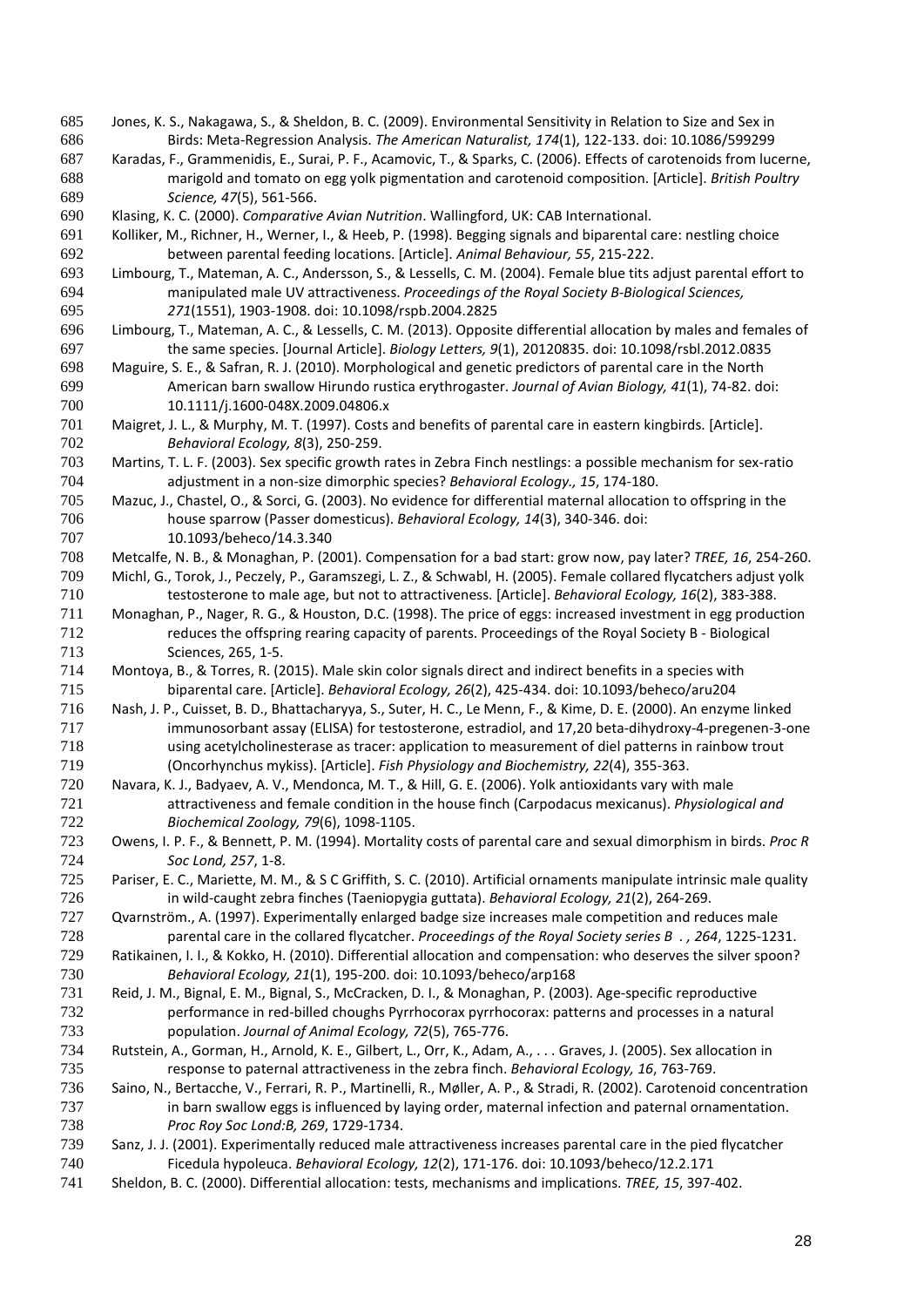- <span id="page-29-3"></span> Sheppard, J. L., Clark, R. G., Devries, J. H., & Brasher, M. G. (2013). Reproductive effort and success of wild female mallards: Does male quality matter? *Behavioural Processes, 100*, 82-90. doi: 10.1016/j.beproc.2013.07.024
- <span id="page-29-8"></span> Spencer, K. A., Heidinger, B. J., D'Alba, L. B., Evans, N. P., & Monaghan, P. (2010). Then versus now: effect of developmental and current environmental conditions on incubation effort in birds. [Article]. *Behavioral Ecology, 21*(5), 999-1004.
- <span id="page-29-6"></span> Tobler, M., & Sandell, M. I. (2009). Sex-specific effects of prenatal testosterone on nestling plasma antioxidant capacity in the zebra finch. *Journal of Experimental Biology, 212*(1), 89-94.
- <span id="page-29-0"></span> Trivers, R. L., & Willard, D. E. (1973). Natural selection of parental ability to vary the sex ratio of offspring. *Science, 179*, 90-92.
- <span id="page-29-2"></span> Uller, T., Eklof, J., & Andersson, S. (2005). Female egg investment in relation to male sexual traits and the potential for transgenerational effects in sexual selection. *Behavioral Ecology and Sociobiology, 57*(6), 584-590. doi: 10.1007/s00265-004-0886-2
- <span id="page-29-5"></span> Veasey, J. S., Houston, D. C., & Metcalfe, N. B. (2001). A hidden cost of reproduction: the trade-off between clutch size and escape take-off speed in female zebra finches. *Journal of Animal Ecology, 70*(1), 20-24.
- [Vézina, F.](http://www.ncbi.nlm.nih.gov/pubmed/?term=V%C3%A9zina%20F%5BAuthor%5D&cauthor=true&cauthor_uid=15961739) & [Williams, T.D.](http://www.ncbi.nlm.nih.gov/pubmed/?term=Williams%20TD%5BAuthor%5D&cauthor=true&cauthor_uid=15961739) (2005). The metabolic cost of egg production is repeatable. [Journal of Experimental](http://www.ncbi.nlm.nih.gov/pubmed/15961739)  [Biology,](http://www.ncbi.nlm.nih.gov/pubmed/15961739) 208, 2533-8.

 

- <span id="page-29-7"></span> von Engelhardt, N., Carere, C., Dijkstra, C., & Groothuis, T. G. G. (2006). Sex-specific effects of yolk testosterone on survival, begging and growth of zebra finches. *Proceedings of the Royal Society B-Biological Sciences, 273*(1582), 65-70.
- <span id="page-29-1"></span> Witte, K. (1995). The differential-allocation hypothesis: Does the evidence support it? *Evolution, 49*(6), 1289- 1290.
- <span id="page-29-4"></span> Zann, R. A. (1996). *The Zebra Finch: A Synthesis of Field and Laboratory Studies*. Oxford: Oxford University Press.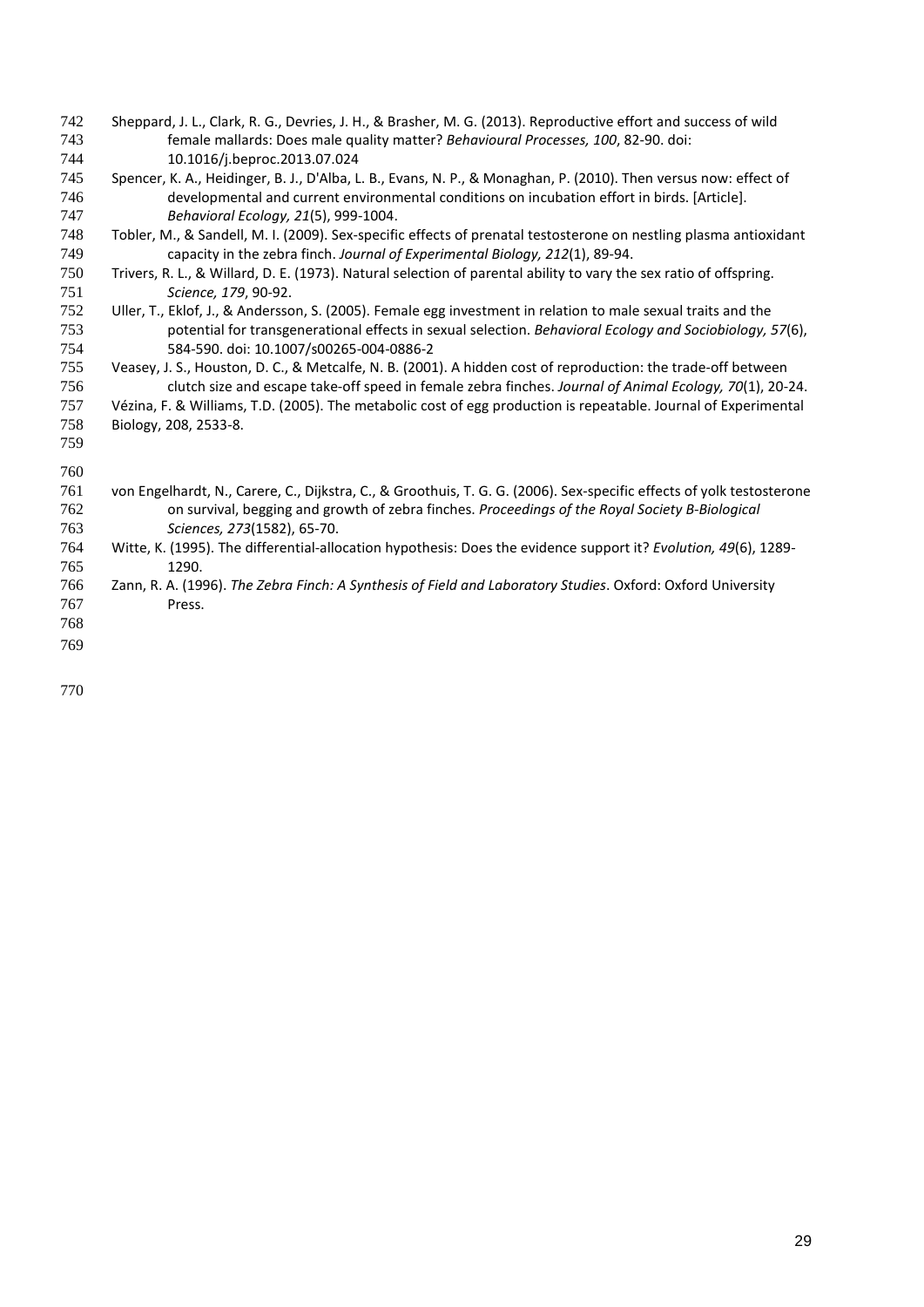- **Figure 1. (a)** Body weight at first breeding of birds raised by red-ringed foster parents
- (closed symbols) and by green-ringed foster parents (open symbols) in relation to egg order.
- **(b)** Mean (± 1 SE) fully-grown tarsus length in relation to ring colour treatment of the
- biological father. Open bars show the tarsus length of birds raised by foster parents in the
- green-ring group and the shaded bars of birds raised by foster parents in the red-ring group.
- Birds from biological parents in the green-ringed group had the longest tarsi when raised by
- 777 foster parents in the red-ring group. See table 2 for results of the statistical analysis.
- Numbers above the bars present the numbers of offspring.
- 
- **Figure 2.** Mean (± 1 SE) clutch mass (number of eggs \* mean egg mass) at first breeding of
- daughters that hatched from eggs laid by red-ringed biological parents (shaded bars) and by
- green-ringed biological parents (open bars) in relation to egg order. For presentation,
- daughters hatched from early-laid eggs (first two eggs) and later-laid eggs (eggs 3 to 5) are
- shown separately, but egg order was used as a continuous variable in the analysis (see Table
- 3 for results of the statistical analysis). Numbers above the bars present numbers of
- daughters.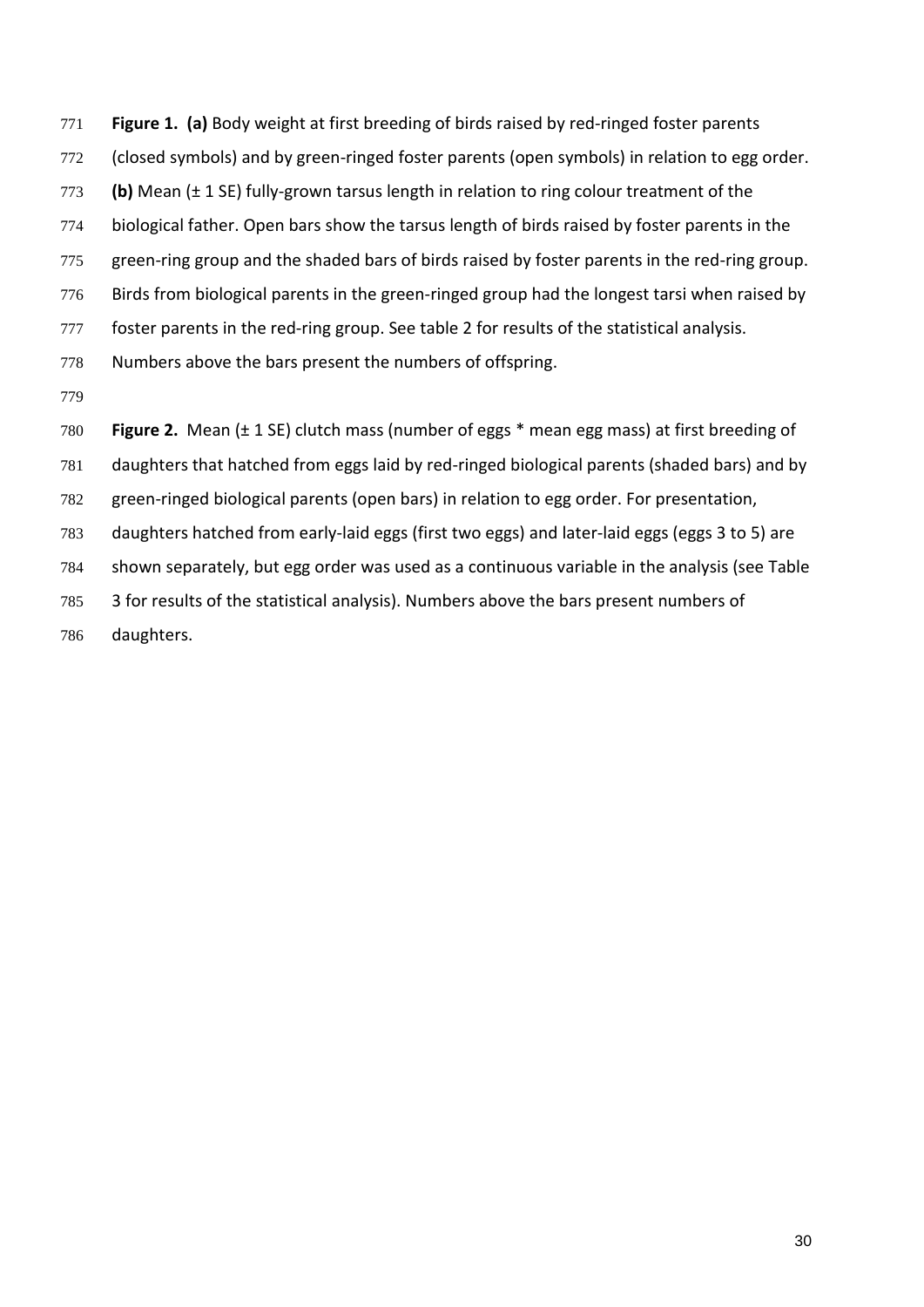**Table 1.** Results of general linear mixed models on parental care behaviour at day 9 post- hatching including the ring colour of foster fathers and sex of foster parent as factors, latency to lay, total brood mass and ambient temperature at the day of the behavioural recording as covariates and identity of the 'nest' as a random factor. All broods (n = 18) consisted of two nestlings. Measures of parental care behaviour include nest attentiveness (percentage of observation time when nestlings are brooded by one parent), feeding rate (number of feeds per hour per brood) and the average length of the feeding bout per nestling (i.e. the time a parent spent regurgitating seeds into the mouth of a nestling, see methods for details). P > 0.06 for all interactions. 796

|                           | <b>Attentiveness (%)</b> | Feeds per hour          | Feeding bout length (s) |
|---------------------------|--------------------------|-------------------------|-------------------------|
| Foster father ring colour | $F_{1,16} = 1.24$        | $F_{1.15} = 9.60$       | $F_{1,13} = 0.95$       |
|                           | $P = 0.28$               | $P = 0.007$             | $P = 0.35$              |
| Foster parent sex         | $F_{1.18} = 12.09$       | $F_{1.17} = 3.00$       | $F_{1.17} = 2.85$       |
|                           | $P = 0.003$              | $P = 0.10$              | $P = 0.11$              |
| Latency to lay            | $F_{1,15} = 1.90$        | $F_{1,13} = 0.03$       | $F_{1,14} = 0.63$       |
|                           | $P = 0.19$               | $P = 0.87$              | $P = 0.44$              |
| Total brood mass          | $F_{1,17} = 8.08$        | $F_{1,15} = 5.80$       | $F_{1,15} = 0.18$       |
|                           | $P = 0.011$              | $P = 0.029$             | $P = 0.68$              |
| Ambient temperature       | $F_{1,14} = 0.56$        | $F_{1,14} = 1.22$       | $F_{1,16} = 4.05$       |
|                           | $P = 0.47$               | $P = 0.29$              | $P = 0.061$             |
| Nest (random factor)      | $Z = 3.29$ , $P = 0.001$ | $Z = 0.19$ , $P = 0.85$ | $Z = 0.92$ , $P = 0.36$ |

797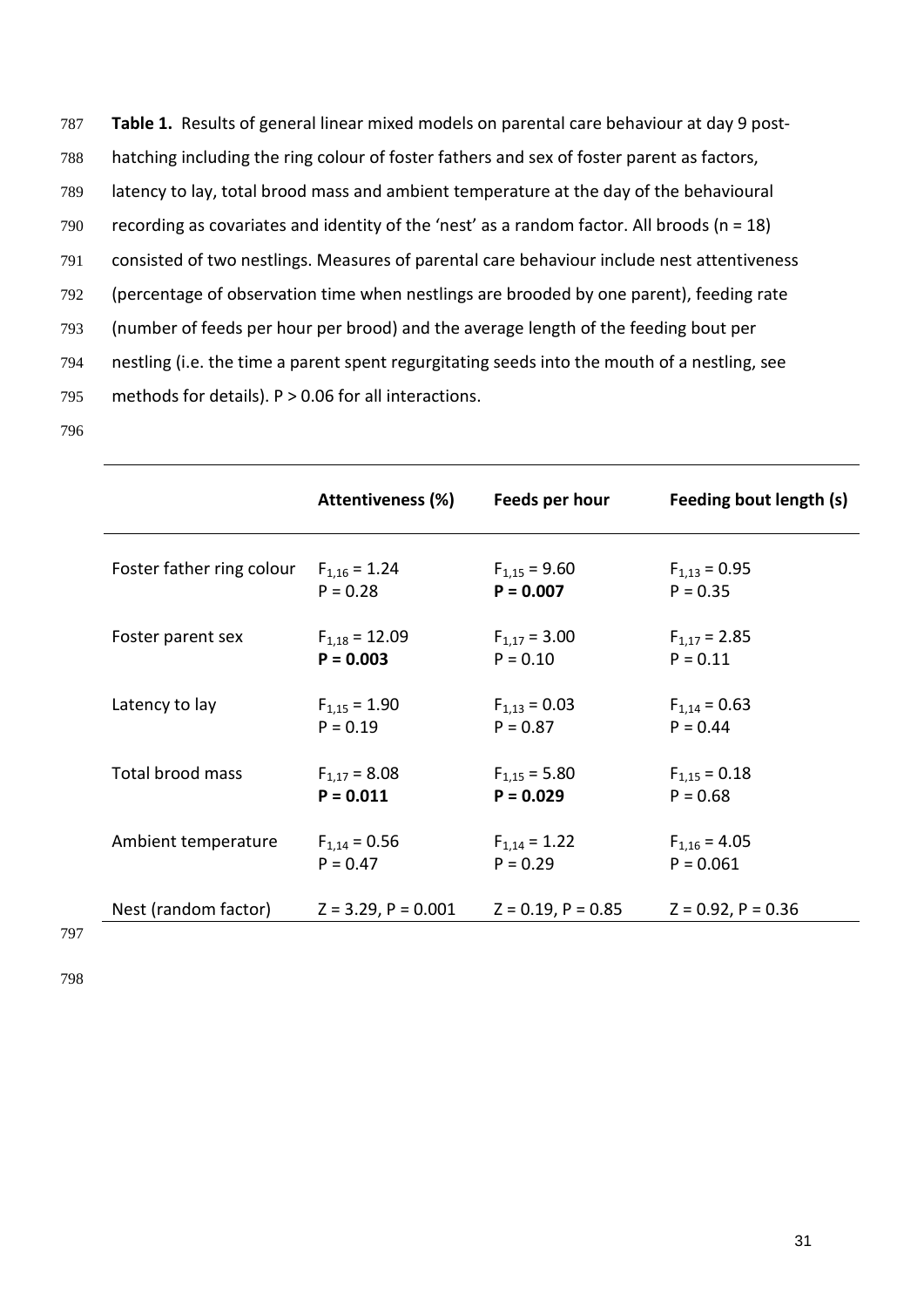799 **Table 2.** Results for mixed models on the effect of the colour ring treatment on hatchling 800 mass (N = 41), nestling growth (N = 39), and body mass (N = 37) and length of offspring 801 tarsus at adulthood (N = 37) when breeding the first time. These models contained the ring 802 colour of biological and foster parents, sex of the offspring and from what egg order it 803 hatched (egg order) and the latency to lay with identity of the biological 'nest' and the 804 foster 'nest' as random factors. All other interactions P > 0.23. 805

|                                          | Hatchling                         | Nestling             | Adult body                        | Adult tarsus                      |
|------------------------------------------|-----------------------------------|----------------------|-----------------------------------|-----------------------------------|
|                                          | mass                              | Growth               | mass                              | length                            |
| Treatment of biological parent           | $F_{1,21,3} = 0.40$               | $F_{1.13.5} = 0.25$  | $F_{1,24.6} = 0.70$               | $F_{1,15} = 0.01$                 |
|                                          | $P = 0.54$                        | $P = 0.63$           | $P = 0.41$                        | $P = 0.92$                        |
| Treatment of foster parent               | $F_{1.16} = 1.49$                 | $F_{1.19.4} = 0.35$  | $F_{1.19.2} = 5.61$               | $F_{1,10.5} = 0.06$               |
|                                          | $P = 0.24$                        | $P = 0.56$           | $P = 0.03$                        | $P = 0.81$                        |
| Offspring sex                            | $F_{1,33.4}$ <0.01                | $F_{1,23.9} = 5.72$  | $F_{1,15} = 3.58$                 | $F_{1,17.4} = 1.41$               |
|                                          | $P = 0.95$                        | $P = 0.03$           | $P = 0.08$                        | $P = 0.25$                        |
| Latency to lay                           | $F_{1,18.1} = 0.84$               | $F_{1,120.4} = 3.35$ | $F_{1,3.21} = 4.38$               | $F_{1,17.3}=0.12$                 |
|                                          | $P = 0.37$                        | $P = 0.08$           | $P = 0.12$                        | $P = 0.74$                        |
| Egg order                                | $F_{1,30.6} = 0.32$               | $F_{1,25.5} = 0.10$  | $F_{1.10.8} = 0.15$               | $F_{1,26} = 0.34$                 |
|                                          | $P = 0.57$                        | $P = 0.75$           | $P = 0.71$                        | $P = 0.56$                        |
| Egg order * foster parent<br>treatment   |                                   |                      | $F_{1.18.9} = 6.50$<br>$P = 0.02$ |                                   |
| Foster * biological parent<br>treatments | $F_{1,20.6} = 4.14$<br>$P = 0.06$ |                      |                                   | $F_{1,11.1} = 8.33$<br>$P = 0.02$ |
| Identity of biological nest              | $Z = 2.25$                        | $Z = 1.06$           | $Z = 1.46$                        | $Z = 1.03$                        |
|                                          | $P = 0.02$                        | $P = 0.29$           | $P = 0.14$                        | $P = 0.30$                        |
| Identity of foster nest                  | $Z = 0.51$                        | $Z = 2.40$           | $Z = 2.27$                        | $Z = 2.35$                        |
|                                          | $P = 0.61$                        | $P = 0.02$           | $P = 0.02$                        | $P = 0.02$                        |

806 807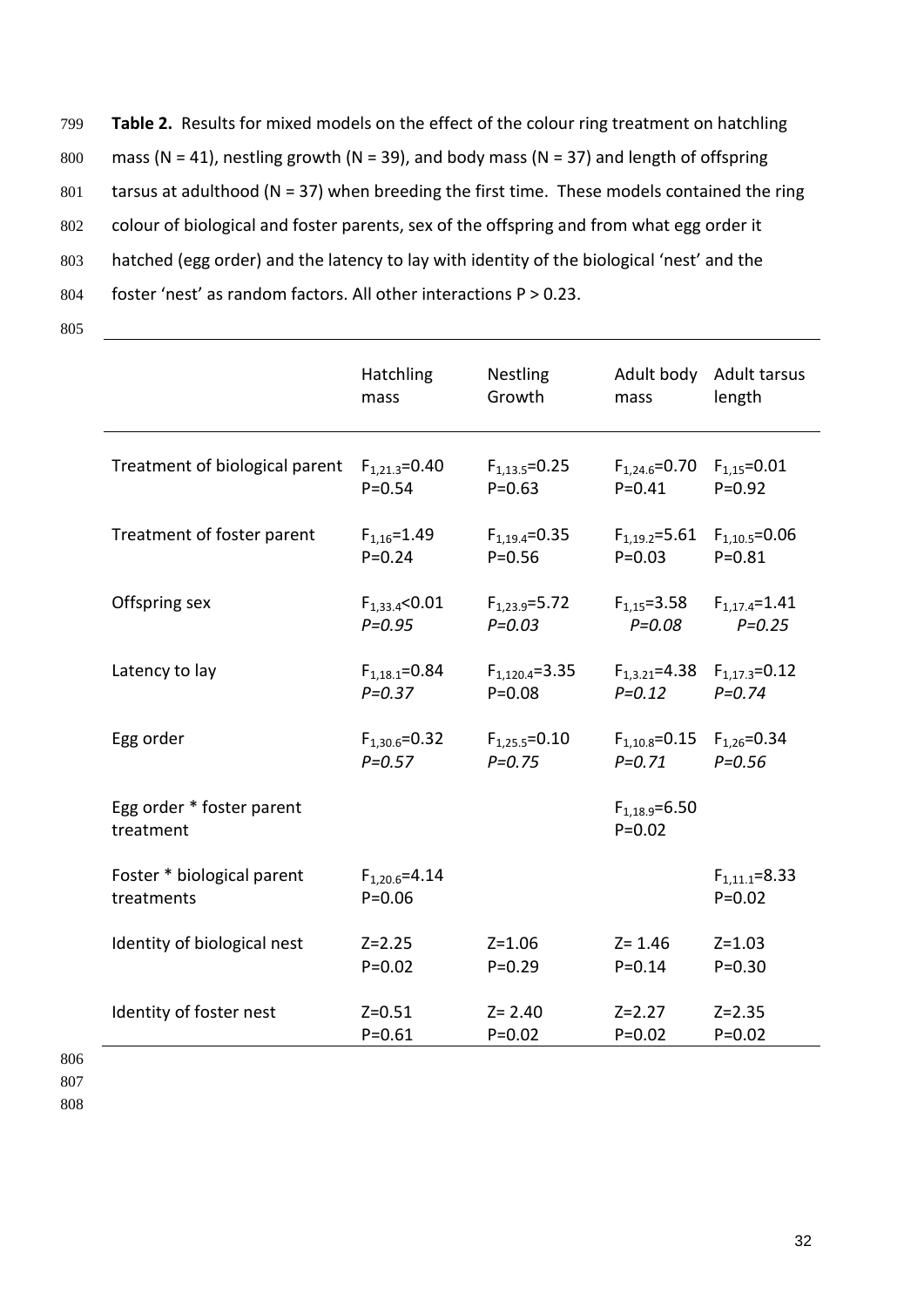809 **Table 3.** Results for mixed models on the effect of the colour ring treatment of the father 810 on reproductive effort of their daughters when breeding the first time ( $N = 14$ ). Independent 811 variables were latency to lay (number of days between pairing and laying the first egg), 812 clutch mass (number of eggs laid \* mean egg mass), egg composition (ratio between wet 813 yolk mass and wet albumen mass) and mass loss between pairing and clutch completion. 814 These models contained the ring colour of biological and foster parents, the order of the egg 815 from which it hatched (egg order) and the latency of parents to lay. Only one daughter per 816 rearing nest was used in the analysis (see methods) and therefore the model contains only 817 identity of the biological 'nest' as a random factor. All interactions P > 0.22. 818

| Latency to lay      |                     |                     | Weight loss                 |
|---------------------|---------------------|---------------------|-----------------------------|
| $F_{1.11} = 0.79$   | $F_{1.8.94} = 6.82$ | $F_{1.9.74} = 0.89$ | $F_{1.8} = 0.19$            |
| $P = 0.39$          | $P = 0.03$          | $P = 0.37$          | $P = 0.67$                  |
| $F_{1.6.03} = 1.16$ | $F_{1.4.58} = 0.14$ | $F_{1.9.47} = 0.91$ | $F_{1,11} = 24.48$          |
| $P = 0.32$          | $P = 0.72$          | $P = 0.36$          | P < 0.001                   |
|                     |                     |                     |                             |
| $F_{1.7} = 0.25$    | $F_{1.9.35} = 2.41$ | $F_{1.8.97} = 0.02$ | $F_{1.7} = 0.01$            |
| $P = 0.63$          | $P = 0.15$          | $P = 0.88$          | $P = 0.92$                  |
| $F_{1.1} = 0.18$    | $F_{1.10.6} = 5.84$ | $F_{1,10} = 1.09$   | $F_{1.11} = 0.84$           |
| $P = 0.74$          | $P = 0.03$          | $P = 0.32$          | $P = 0.38$                  |
| $Z = 2.34$          | $Z = 0.07$          | $Z = 0.23$          | $Z = 2.35$                  |
| $P = 0.02$          | $P = 0.95$          | $P = 0.82$          | $P = 0.02$                  |
|                     |                     |                     | Clutch mass Egg composition |

819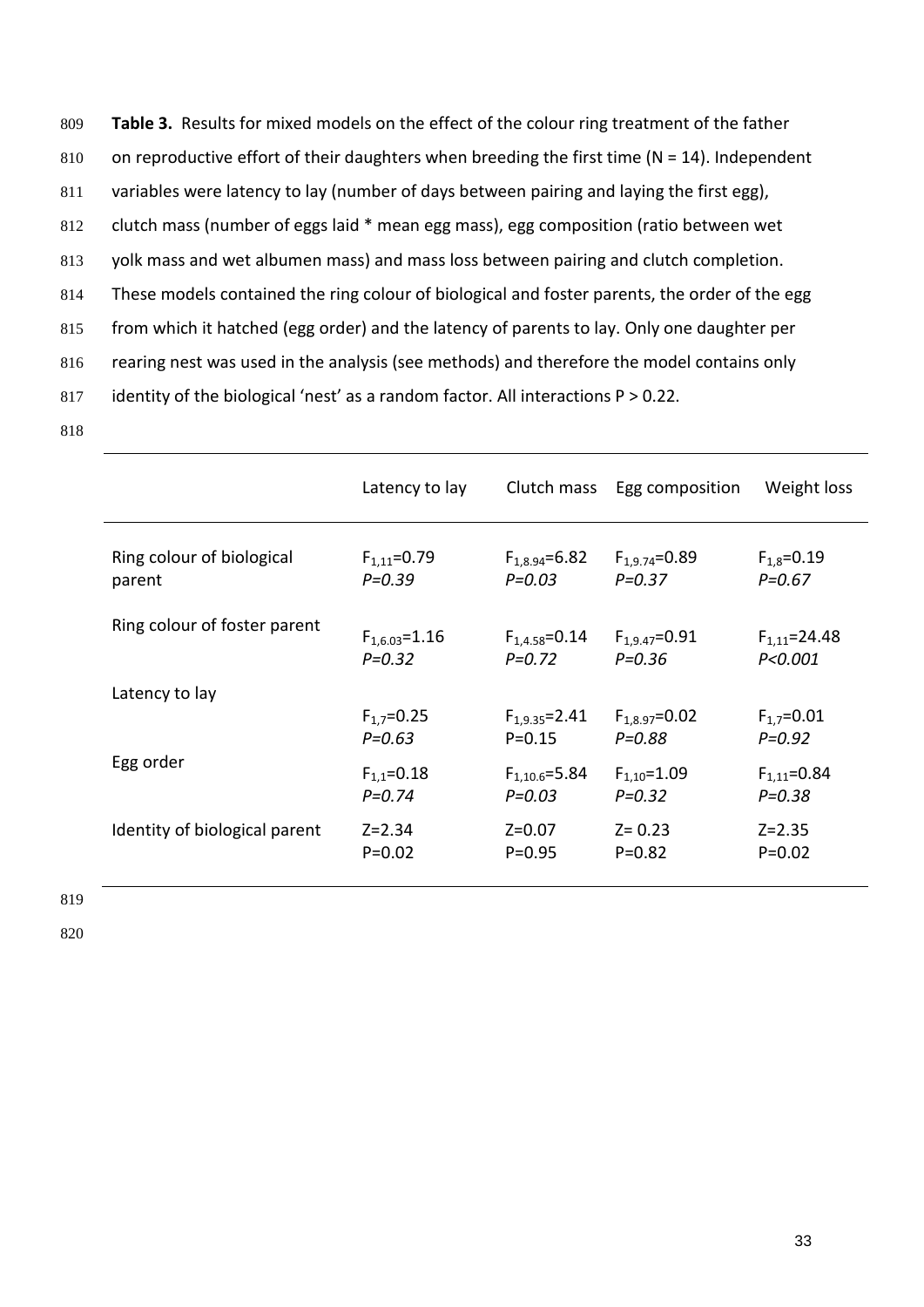- 821 Table 4: Summary of the effects of paternal ring colour on parental investment in different
- 822 stages of reproduction.  $+$  = significant positive effects,  $-$  = significant negative effects,  $0$  = no

| Red         | Green            | Red                          |             |
|-------------|------------------|------------------------------|-------------|
|             |                  |                              | Green       |
|             |                  |                              |             |
| $\mathbf 0$ | $\mathbf 0$      | N/A                          | N/A         |
| $\ddot{}$   |                  | N/A                          | N/A         |
| $\mathbf 0$ | 0                | N/A                          | N/A         |
| $\mathbf 0$ | $\mathbf 0$      | N/A                          | N/A         |
| $\mathbf 0$ | $\boldsymbol{0}$ | N/A                          | N/A         |
| N/A         | N/A              | $\mathbf 0$                  | $\mathbf 0$ |
| N/A         | N/A              | $\blacksquare$               | $\ddot{}$   |
| N/A         | N/A              | $\mathbf 0$                  | $\mathbf 0$ |
| N/A         | N/A              | $\qquad \qquad \blacksquare$ | $\ddot{}$   |
| N/A         | N/A              | $\overline{\phantom{0}}$     | $\ddot{}$   |
|             |                  |                              |             |

823 significant effect, N/A = not tested for or not applicable.

824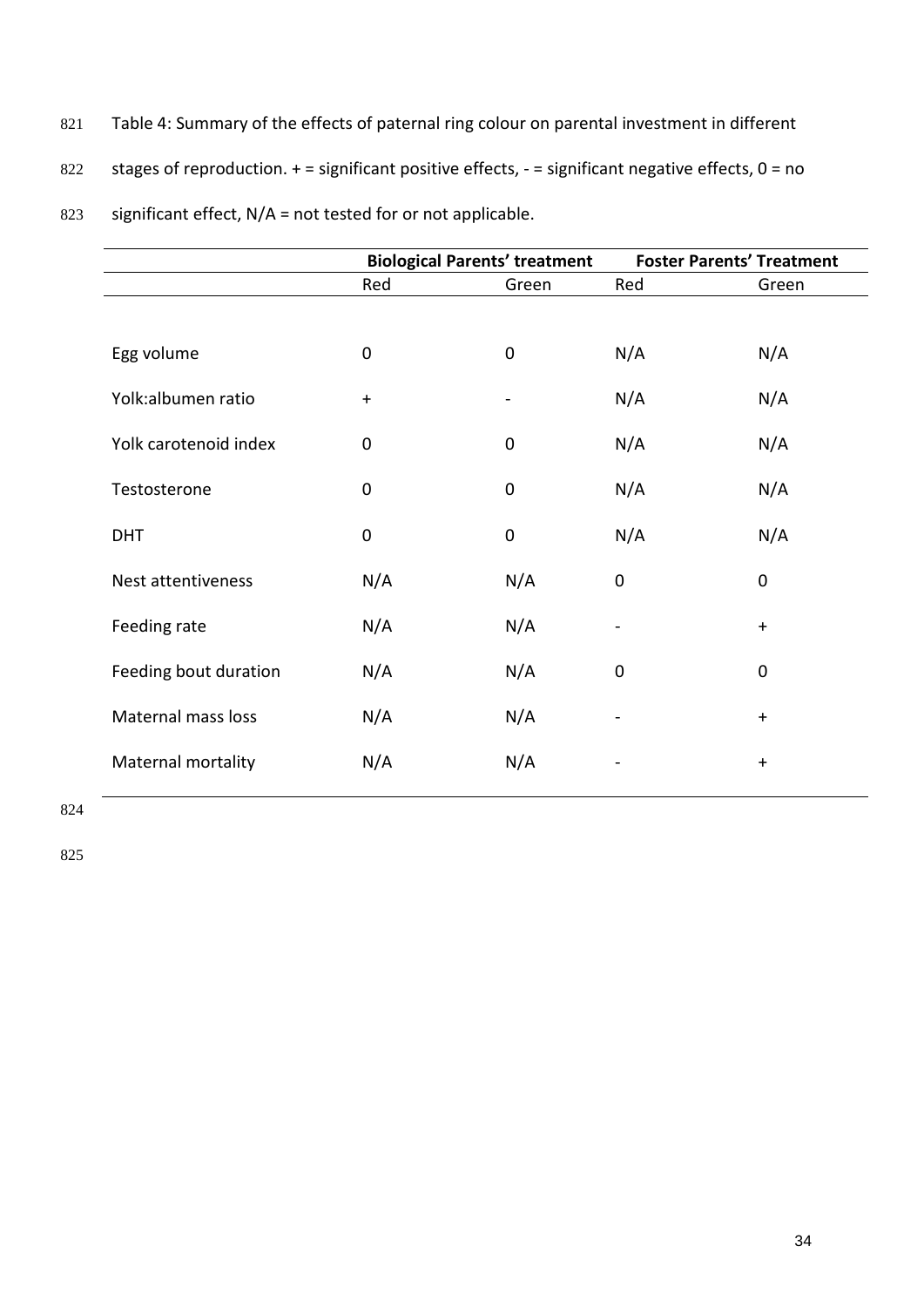- 826 Table 6: Summary of the significant effects of the treatment groups of the biological and
- 827 foster parents (red-ringed fathers or green-ringed fathers) on offspring traits, see text for
- 828 further details.  $+$  = significant positive effects,  $-$  = significant negative effects,  $0$  = no

|                               | <b>Biological parent: Red</b> |             | <b>Biological parent: Green</b> |             |
|-------------------------------|-------------------------------|-------------|---------------------------------|-------------|
|                               | Foster:                       | Foster:     | Foster:                         | Foster:     |
|                               | Red                           | Green       | Red                             | Green       |
| Hatchling mass                | $+$                           | $+$         | $+$                             |             |
| Begging rate                  | 0                             | $\mathbf 0$ | $\mathbf 0$                     | $\mathbf 0$ |
| Growth rate in nest           | $\Omega$                      | $\mathbf 0$ | $\Omega$                        | 0           |
| F1 adult mass                 | $\Omega$                      | $\mathbf 0$ | $\Omega$                        | $\Omega$    |
| F1 tarsus length              |                               |             | $+$                             |             |
| Propensity of F1s to breed    | 0                             | $\mathbf 0$ | $\mathbf 0$                     | $\mathbf 0$ |
| Daughters' clutch mass        |                               |             | $+$                             | $+$         |
| Daughters' clutch size        |                               |             | $+$                             | $+$         |
| Daughters' yolk:albumen       | $\Omega$                      | $\mathbf 0$ | 0                               | $\mathbf 0$ |
| Daughters' breeding mass loss | $\blacksquare$                | $+$         |                                 | $\ddot{}$   |

829 significant effect, N/A = not tested for or not applicable.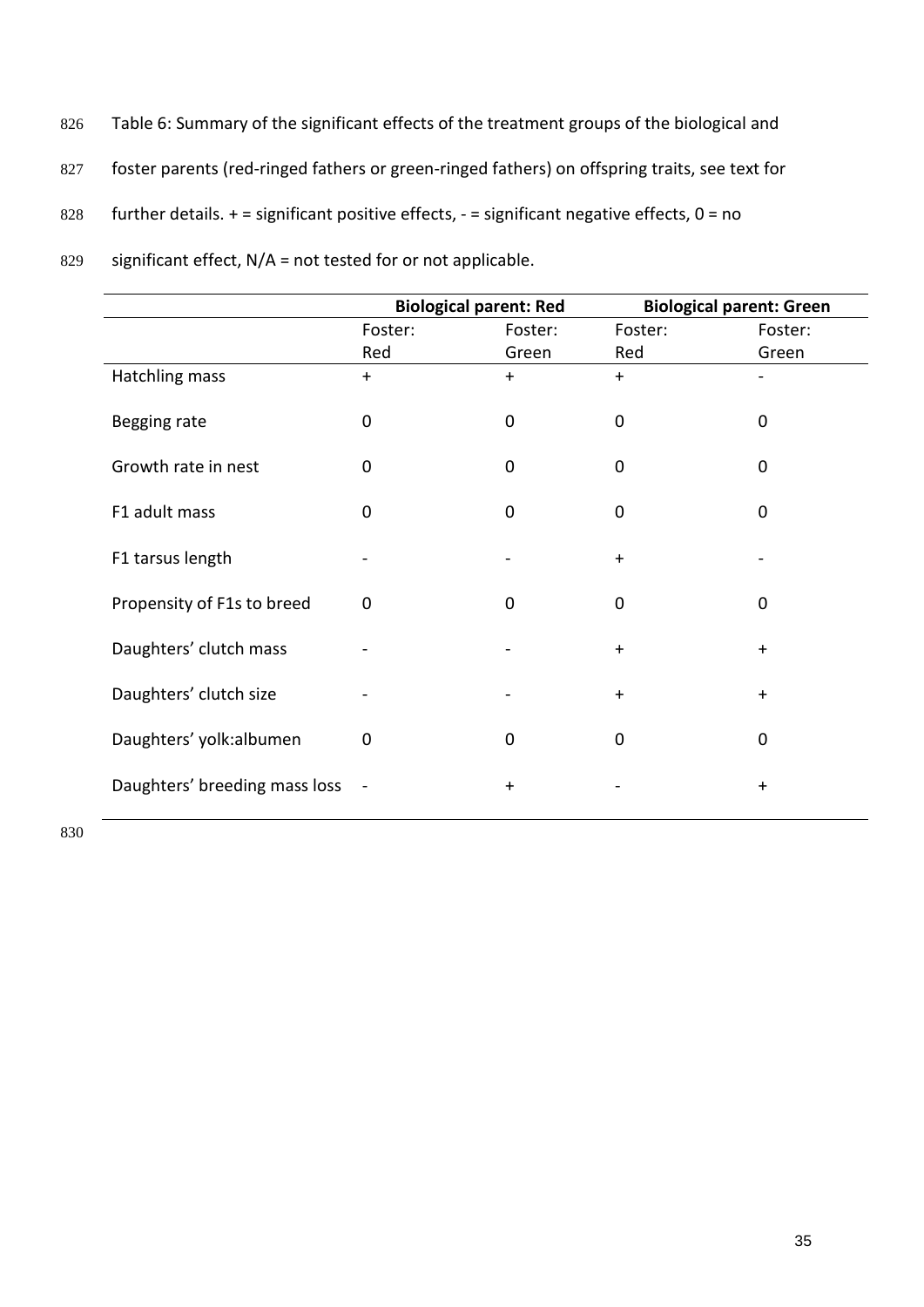Fig. 1.

**(a)**







**(b)**